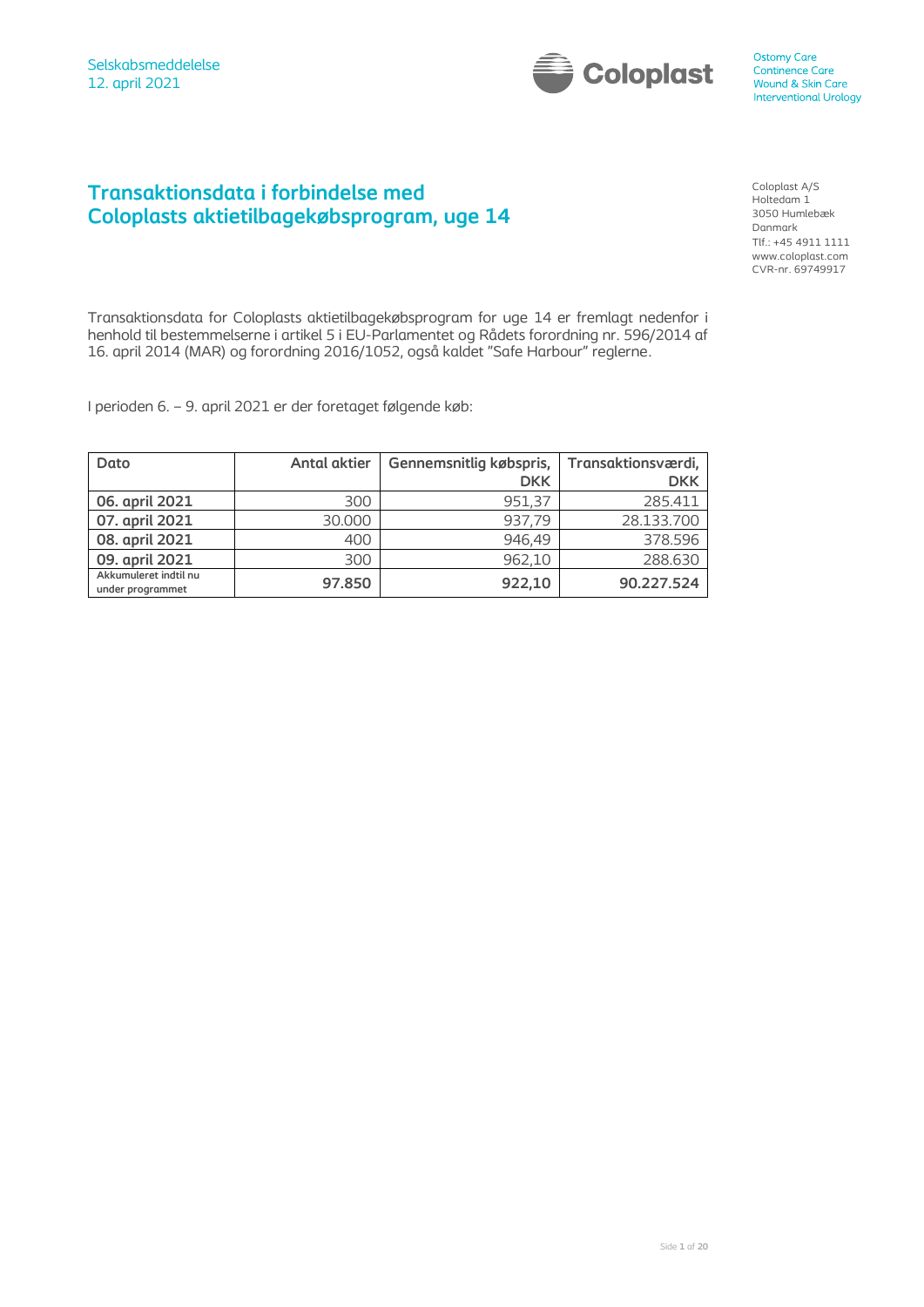

# **Handelsdato 06-04-2021 Antal aktier 300**

| <b>Share</b> | <b>ISIN</b> | Lei-code                           | Buy/Sell   | Volume | Price      | Venue      | Date & Time CET          |
|--------------|-------------|------------------------------------|------------|--------|------------|------------|--------------------------|
| Coloplast    |             | DK0060448618 MAES062Z21O4RZ2U7M120 | <b>Buy</b> |        | 935,6 XCSE |            | 20210406 9:01:02.464000  |
| Coloplast    |             | DK0060448618 MAES062Z21O4RZ2U7M120 | Buy        | 30     |            | 951 XCSE   | 20210406 9:23:40.519000  |
| Coloplast    |             | DK0060448618 MAES062Z21O4RZ2U7M120 | Buy        | 30     | 953.6 XCSE |            | 20210406 9:59:52.647000  |
| Coloplast    |             | DK0060448618 MAES062Z21O4RZ2U7M120 | Buy        | 30     | 951.8 XCSE |            | 20210406 10:50:17.869000 |
| Coloplast    |             | DK0060448618 MAES062Z21O4RZ2U7M120 | Buy        | 29     | 952.4 XCSE |            | 20210406 11:38:57.464000 |
| Coloplast    |             | DK0060448618 MAES062Z21O4RZ2U7M120 | Buy        | 29     | 950,6 XCSE |            | 20210406 12:34:20.518000 |
| Coloplast    |             | DK0060448618 MAES062Z21O4RZ2U7M120 | Buy        | 8      |            | 951,8 XCSE | 20210406 13:41:23.311000 |
| Coloplast    |             | DK0060448618 MAES062Z21O4RZ2U7M120 | Buy        | 21     | 951,8 XCSE |            | 20210406 13:42:23.602000 |
| Coloplast    |             | DK0060448618 MAES062Z21O4RZ2U7M120 | Buy        | 30     |            | 954 XCSE   | 20210406 14:35:27.543000 |
| Coloplast    |             | DK0060448618 MAES062Z21O4RZ2U7M120 | Buy        | 29     | 952.2 XCSE |            | 20210406 15:20:15.500000 |
| Coloplast    |             | DK0060448618 MAES062Z21O4RZ2U7M120 | Buy        | 29     | 948,8 XCSE |            | 20210406 15:52:10.819000 |
| Coloplast    |             | DK0060448618 MAES062Z21O4RZ2U7M120 | Buy        | 33     | 948.8 XCSE |            | 20210406 16:28:12.664565 |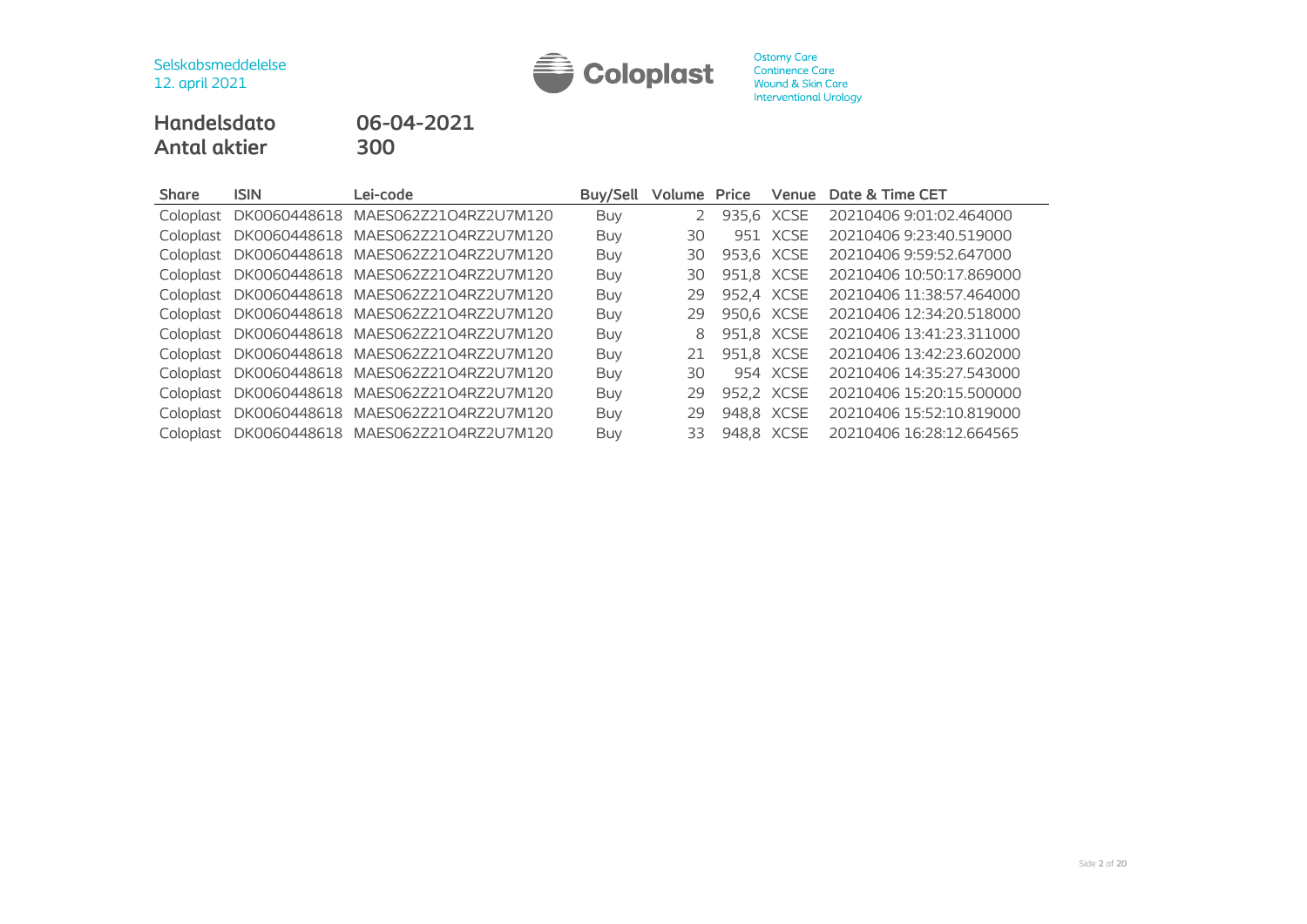

**Handelsdato 07-04-2021 Antal aktier 30.000**

| <b>Share</b> | <b>ISIN</b>  | Lei-code              | Buy/Sell   | Volume | Price      | Venue    | Date & Time CET          |
|--------------|--------------|-----------------------|------------|--------|------------|----------|--------------------------|
| Coloplast    | DK0060448619 | MAES062Z21O4RZ2U7M121 | Buy        | 2      | 950,4 XCSE |          | 20210407 9:25:31.629000  |
| Coloplast    | DK0060448620 | MAES062Z21O4RZ2U7M122 | Buy        | 30     | 956,2 XCSE |          | 20210407 9:57:51.651000  |
| Coloplast    | DK0060448621 | MAES062Z21O4RZ2U7M123 | <b>Buy</b> | 2      | 954,8 XCSE |          | 20210407 10:17:53.393000 |
| Coloplast    | DK0060448622 | MAES062Z21O4RZ2U7M124 | Buy        | 28     | 951,2 XCSE |          | 20210407 11:02:44.049000 |
| Coloplast    | DK0060448623 | MAES062Z21O4RZ2U7M125 | <b>Buy</b> | 29     |            | 948 XCSE | 20210407 11:43:59.113000 |
| Coloplast    | DK0060448624 | MAES062Z21O4RZ2U7M126 | Buy        | 31     | 947,2 XCSE |          | 20210407 12:29:48.489000 |
| Coloplast    | DK0060448625 | MAES062Z21O4RZ2U7M127 | Buy        | 29     | 949,2 XCSE |          | 20210407 13:23:00.841000 |
| Coloplast    | DK0060448626 | MAES062Z21O4RZ2U7M128 | Buy        | 29     | 941,4 XCSE |          | 20210407 14:18:14.799000 |
| Coloplast    | DK0060448627 | MAES062Z21O4RZ2U7M129 | Buy        | 29     | 940,4 XCSE |          | 20210407 14:57:53.777000 |
| Coloplast    | DK0060448628 | MAES062Z21O4RZ2U7M130 | <b>Buy</b> | 8      | 938,6 XCSE |          | 20210407 15:19:07.800187 |
| Coloplast    | DK0060448629 | MAES062Z21O4RZ2U7M131 | <b>Buy</b> | 21     | 938,6 XCSE |          | 20210407 15:19:07.800187 |
| Coloplast    | DK0060448630 | MAES062Z21O4RZ2U7M132 | Buy        | 12     | 938,6 XCSE |          | 20210407 15:19:07.820363 |
| Coloplast    | DK0060448631 | MAES062Z21O4RZ2U7M133 | <b>Buy</b> | 9      | 938,6 XCSE |          | 20210407 15:19:07.826843 |
| Coloplast    | DK0060448632 | MAES062Z21O4RZ2U7M134 | Buy        | 50     | 938,6 XCSE |          | 20210407 15:19:07.826873 |
| Coloplast    | DK0060448633 | MAES062Z21O4RZ2U7M135 | Buy        | 29     | 938,6 XCSE |          | 20210407 15:19:07.826873 |
| Coloplast    | DK0060448634 | MAES062Z21O4RZ2U7M136 | Buy        | 50     | 938,6 XCSE |          | 20210407 15:19:07.826905 |
| Coloplast    | DK0060448635 | MAES062Z21O4RZ2U7M137 | <b>Buy</b> | 45     | 938,6 XCSE |          | 20210407 15:19:07.826925 |
| Coloplast    | DK0060448636 | MAES062Z21O4RZ2U7M138 | Buy        | 50     | 938,6 XCSE |          | 20210407 15:19:07.844814 |
| Coloplast    | DK0060448637 | MAES062Z21O4RZ2U7M139 | <b>Buy</b> | 5      | 938,6 XCSE |          | 20210407 15:19:07.891434 |
| Coloplast    | DK0060448638 | MAES062Z21O4RZ2U7M140 | Buy        | 50     | 938,6 XCSE |          | 20210407 15:19:07.891434 |
| Coloplast    | DK0060448639 | MAES062Z21O4RZ2U7M141 | Buy        | 50     | 938,6 XCSE |          | 20210407 15:19:07.929052 |
| Coloplast    | DK0060448640 | MAES062Z21O4RZ2U7M142 | <b>Buy</b> | 50     | 938,6 XCSE |          | 20210407 15:19:07.929150 |
| Coloplast    | DK0060448641 | MAES062Z21O4RZ2U7M143 | Buy        | 11     | 938,6 XCSE |          | 20210407 15:19:07.929240 |
| Coloplast    | DK0060448642 | MAES062Z21O4RZ2U7M144 | Buy        | 28     | 938,6 XCSE |          | 20210407 15:19:07.929274 |
| Coloplast    | DK0060448643 | MAES062Z21O4RZ2U7M145 | Buy        | 11     | 938,6 XCSE |          | 20210407 15:19:08.093449 |
| Coloplast    | DK0060448644 | MAES062Z21O4RZ2U7M146 | <b>Buy</b> | 4      | 938,6 XCSE |          | 20210407 15:19:08.093449 |
| Coloplast    | DK0060448645 | MAES062Z21O4RZ2U7M147 | Buy        | 50     | 938,6 XCSE |          | 20210407 15:19:31.162258 |
| Coloplast    | DK0060448646 | MAES062Z21O4RZ2U7M148 | Buy        | 87     | 938,6 XCSE |          | 20210407 15:19:31.162322 |
| Coloplast    | DK0060448647 | MAES062Z21O4RZ2U7M149 | Buy        | 50     | 938,6 XCSE |          | 20210407 15:19:31.180211 |
| Coloplast    | DK0060448648 | MAES062Z21O4RZ2U7M150 | Buy        | 2      | 938,6 XCSE |          | 20210407 15:19:31.197709 |
| Coloplast    | DK0060448649 | MAES062Z21O4RZ2U7M151 | Buy        | 50     | 938,6 XCSE |          | 20210407 15:19:31.197709 |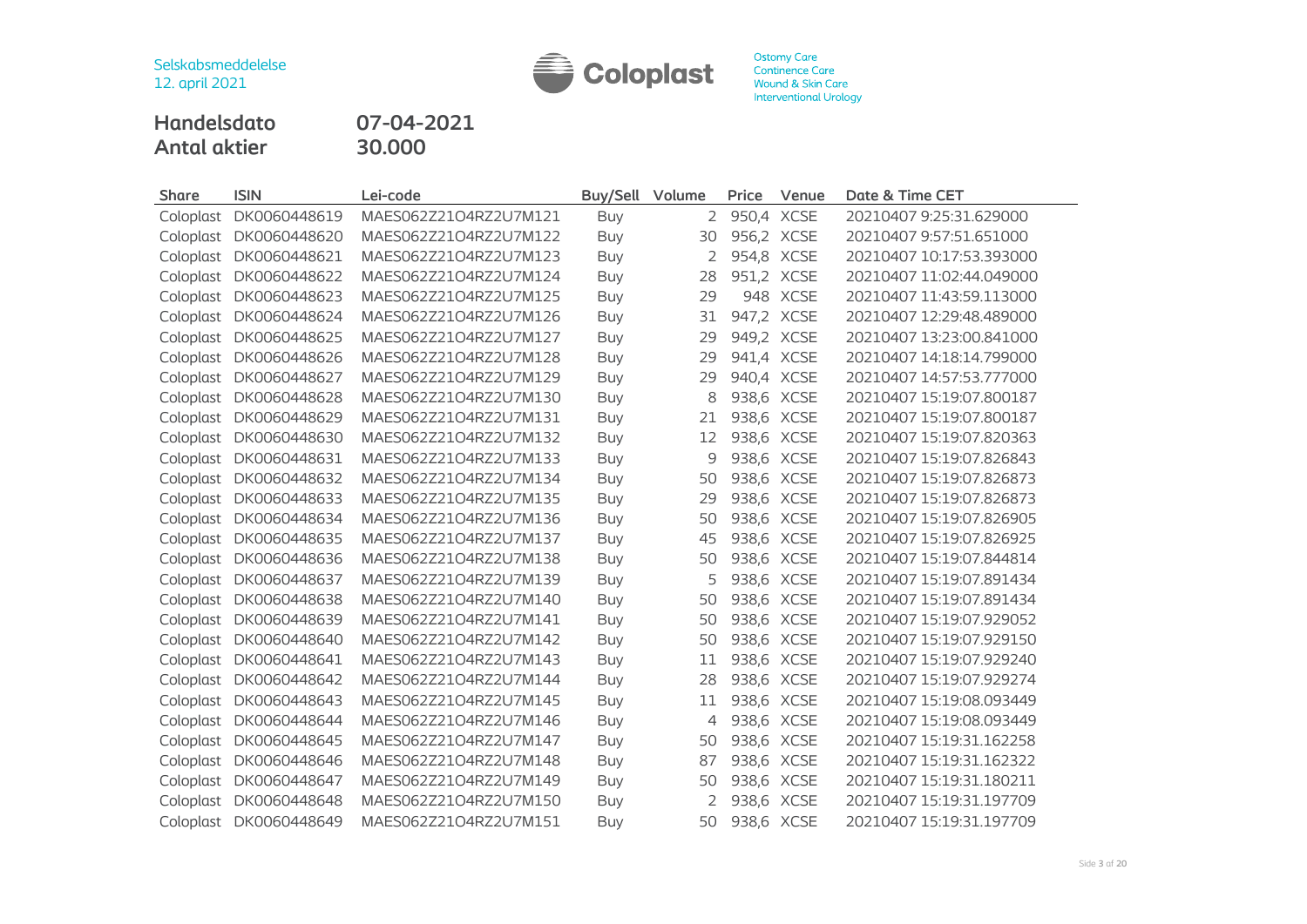

| Coloplast | DK0060448650 | MAES062Z21O4RZ2U7M152 | Buy        | 45 | 938,6 XCSE |             | 20210407 15:19:31.197772 |
|-----------|--------------|-----------------------|------------|----|------------|-------------|--------------------------|
| Coloplast | DK0060448651 | MAES062Z21O4RZ2U7M153 | Buy        | 17 | 938,6 XCSE |             | 20210407 15:19:31.216401 |
| Coloplast | DK0060448652 | MAES062Z21O4RZ2U7M154 | Buy        | 22 | 938,6 XCSE |             | 20210407 15:19:31.237687 |
| Coloplast | DK0060448653 | MAES062Z21O4RZ2U7M155 | Buy        | 33 | 938,6 XCSE |             | 20210407 15:19:31.237687 |
| Coloplast | DK0060448654 | MAES062Z21O4RZ2U7M156 | Buy        | 19 |            | 939 XCSE    | 20210407 15:20:42.549103 |
| Coloplast | DK0060448655 | MAES062Z21O4RZ2U7M157 | Buy        | 50 | 939        | <b>XCSE</b> | 20210407 15:20:43.454920 |
| Coloplast | DK0060448656 | MAES062Z21O4RZ2U7M158 | Buy        | 50 | 939        | <b>XCSE</b> | 20210407 15:20:43.472486 |
| Coloplast | DK0060448657 | MAES062Z21O4RZ2U7M159 | Buy        | 50 | 939        | <b>XCSE</b> | 20210407 15:20:43.489813 |
| Coloplast | DK0060448658 | MAES062Z21O4RZ2U7M160 | Buy        | 12 | 939        | <b>XCSE</b> | 20210407 15:20:43.507025 |
| Coloplast | DK0060448659 | MAES062Z21O4RZ2U7M161 | Buy        | 38 | 939        | <b>XCSE</b> | 20210407 15:20:43.507055 |
| Coloplast | DK0060448660 | MAES062Z21O4RZ2U7M162 | Buy        | 45 | 939        | <b>XCSE</b> | 20210407 15:20:43.507097 |
| Coloplast | DK0060448661 | MAES062Z21O4RZ2U7M163 | Buy        | 21 | 939        | <b>XCSE</b> | 20210407 15:20:43.510682 |
| Coloplast | DK0060448662 | MAES062Z21O4RZ2U7M164 | Buy        | 29 | 939        | <b>XCSE</b> | 20210407 15:20:43.510711 |
| Coloplast | DK0060448663 | MAES062Z21O4RZ2U7M165 | <b>Buy</b> | 7  | 939        | <b>XCSE</b> | 20210407 15:20:55.476217 |
| Coloplast | DK0060448664 | MAES062Z21O4RZ2U7M166 | Buy        | 4  | 939        | <b>XCSE</b> | 20210407 15:21:13.829446 |
| Coloplast | DK0060448665 | MAES062Z21O4RZ2U7M167 | <b>Buy</b> | 39 | 939        | <b>XCSE</b> | 20210407 15:21:13.829479 |
| Coloplast | DK0060448666 | MAES062Z21O4RZ2U7M168 | Buy        | 1  | 939        | <b>XCSE</b> | 20210407 15:22:07.864265 |
| Coloplast | DK0060448667 | MAES062Z21O4RZ2U7M169 | Buy        | 43 |            | 939 XCSE    | 20210407 15:22:07.864306 |
| Coloplast | DK0060448668 | MAES062Z21O4RZ2U7M170 | Buy        | 9  |            | 939 XCSE    | 20210407 15:22:07.864327 |
| Coloplast | DK0060448669 | MAES062Z21O4RZ2U7M171 | Buy        | 6  | 939        | <b>XCSE</b> | 20210407 15:22:07.864327 |
| Coloplast | DK0060448670 | MAES062Z21O4RZ2U7M172 | Buy        | 78 | 939        | <b>XCSE</b> | 20210407 15:22:07.864332 |
| Coloplast | DK0060448671 | MAES062Z21O4RZ2U7M173 | Buy        | 9  | 939        | <b>XCSE</b> | 20210407 15:22:07.864335 |
| Coloplast | DK0060448672 | MAES062Z21O4RZ2U7M174 | Buy        | 60 | 939        | <b>XCSE</b> | 20210407 15:22:07.864379 |
| Coloplast | DK0060448673 | MAES062Z21O4RZ2U7M175 | Buy        | 50 | 939        | <b>XCSE</b> | 20210407 15:22:07.881428 |
| Coloplast | DK0060448674 | MAES062Z21O4RZ2U7M176 | Buy        | 60 | 939        | <b>XCSE</b> | 20210407 15:22:07.881474 |
| Coloplast | DK0060448675 | MAES062Z21O4RZ2U7M177 | <b>Buy</b> | 50 | 939        | <b>XCSE</b> | 20210407 15:22:07.881538 |
| Coloplast | DK0060448676 | MAES062Z21O4RZ2U7M178 | Buy        | 60 | 939        | <b>XCSE</b> | 20210407 15:22:07.881578 |
| Coloplast | DK0060448677 | MAES062Z21O4RZ2U7M179 | <b>Buy</b> | 50 | 939        | <b>XCSE</b> | 20210407 15:22:07.883345 |
| Coloplast | DK0060448678 | MAES062Z21O4RZ2U7M180 | Buy        | 50 | 939        | <b>XCSE</b> | 20210407 15:22:07.883412 |
| Coloplast | DK0060448679 | MAES062Z21O4RZ2U7M181 | <b>Buy</b> | 60 | 939        | <b>XCSE</b> | 20210407 15:22:07.883437 |
| Coloplast | DK0060448680 | MAES062Z21O4RZ2U7M182 | Buy        | 50 | 939        | <b>XCSE</b> | 20210407 15:22:07.902819 |
| Coloplast | DK0060448681 | MAES062Z21O4RZ2U7M183 | Buy        | 50 | 938,6 XCSE |             | 20210407 15:22:08.740126 |
| Coloplast | DK0060448682 | MAES062Z21O4RZ2U7M184 | Buy        | 45 | 938,6 XCSE |             | 20210407 15:22:08.740155 |
| Coloplast | DK0060448683 | MAES062Z21O4RZ2U7M185 | Buy        | 50 | 938,6 XCSE |             | 20210407 15:22:08.740167 |
| Coloplast | DK0060448684 | MAES062Z21O4RZ2U7M186 | Buy        | 16 | 938,6 XCSE |             | 20210407 15:22:09.007636 |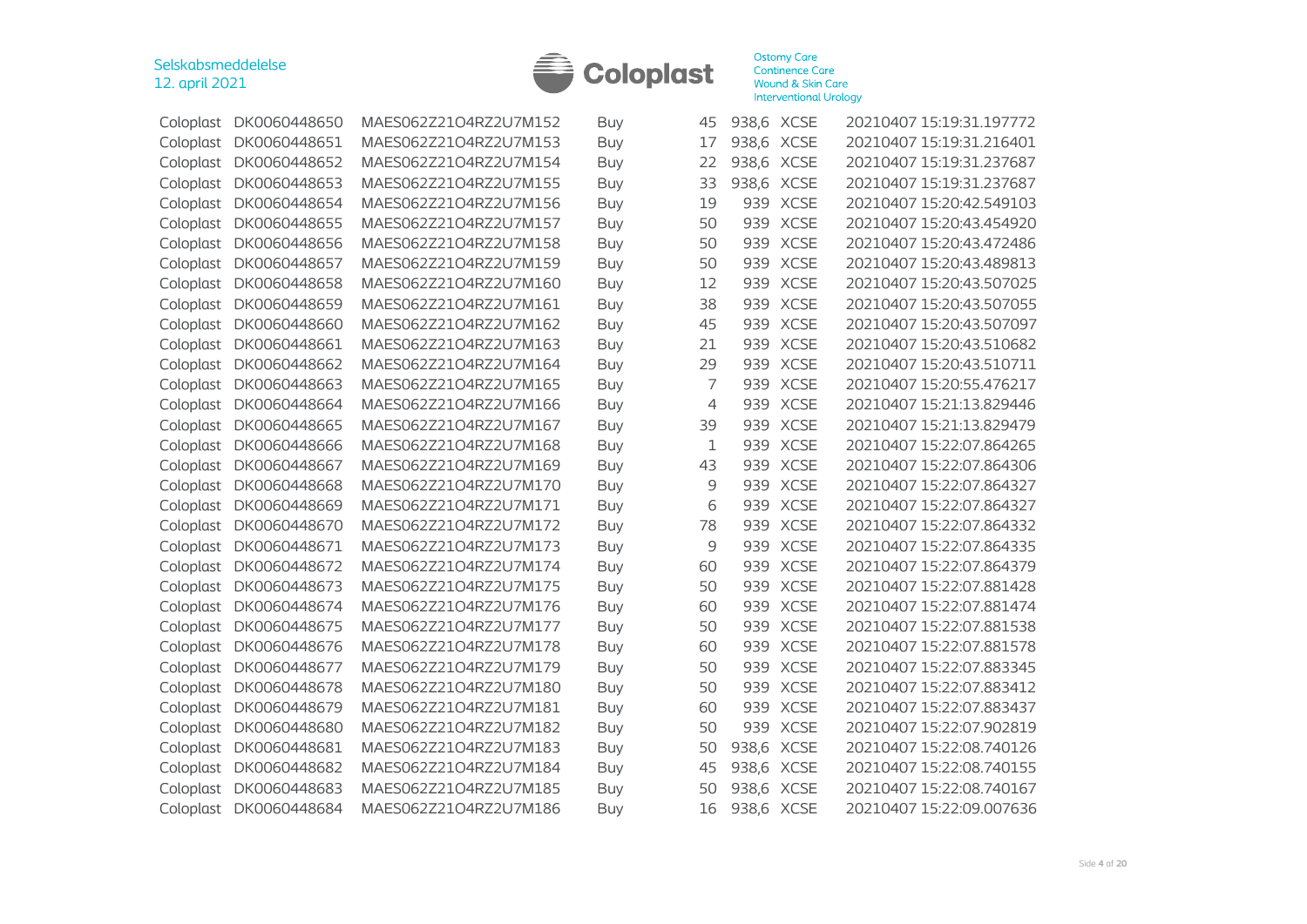

| Coloplast | DK0060448685 | MAES062Z21O4RZ2U7M187 | Buy        | 29             |            | 937 XCSE    | 20210407 15:30:46.283000 |
|-----------|--------------|-----------------------|------------|----------------|------------|-------------|--------------------------|
| Coloplast | DK0060448686 | MAES062Z21O4RZ2U7M188 | Buy        | 27             | 934,8 XCSE |             | 20210407 15:45:32.507496 |
| Coloplast | DK0060448687 | MAES062Z21O4RZ2U7M189 | <b>Buy</b> | 23             | 934,8 XCSE |             | 20210407 15:45:36.404248 |
| Coloplast | DK0060448688 | MAES062Z21O4RZ2U7M190 | Buy        | 23             | 934,8      | <b>XCSE</b> | 20210407 15:45:36.404248 |
| Coloplast | DK0060448689 | MAES062Z21O4RZ2U7M191 | <b>Buy</b> | 50             | 935        | <b>XCSE</b> | 20210407 15:46:03.631245 |
| Coloplast | DK0060448690 | MAES062Z21O4RZ2U7M192 | Buy        | 7              | 935        | <b>XCSE</b> | 20210407 15:46:10.558259 |
| Coloplast | DK0060448691 | MAES062Z21O4RZ2U7M193 | Buy        | 4              | 935        | <b>XCSE</b> | 20210407 15:46:20.579391 |
| Coloplast | DK0060448692 | MAES062Z21O4RZ2U7M194 | <b>Buy</b> | 39             | 935        | <b>XCSE</b> | 20210407 15:46:20.579419 |
| Coloplast | DK0060448693 | MAES062Z21O4RZ2U7M195 | Buy        | 49             | 935        | <b>XCSE</b> | 20210407 15:46:20.579445 |
| Coloplast | DK0060448694 | MAES062Z21O4RZ2U7M196 | Buy        | 50             | 935        | <b>XCSE</b> | 20210407 15:46:20.644546 |
| Coloplast | DK0060448695 | MAES062Z21O4RZ2U7M197 | <b>Buy</b> | 5              | 935        | <b>XCSE</b> | 20210407 15:46:20.644546 |
| Coloplast | DK0060448696 | MAES062Z21O4RZ2U7M198 | <b>Buy</b> | 29             | 935        | <b>XCSE</b> | 20210407 15:46:20.727262 |
| Coloplast | DK0060448697 | MAES062Z21O4RZ2U7M199 | <b>Buy</b> | 21             | 935        | <b>XCSE</b> | 20210407 15:46:27.464536 |
| Coloplast | DK0060448698 | MAES062Z21O4RZ2U7M200 | <b>Buy</b> | 50             | 935        | <b>XCSE</b> | 20210407 15:46:27.464636 |
| Coloplast | DK0060448699 | MAES062Z21O4RZ2U7M201 | Buy        | 38             | 935        | <b>XCSE</b> | 20210407 15:46:27.464730 |
| Coloplast | DK0060448700 | MAES062Z21O4RZ2U7M202 | <b>Buy</b> | 12             | 935        | <b>XCSE</b> | 20210407 15:46:28.811342 |
| Coloplast | DK0060448701 | MAES062Z21O4RZ2U7M203 | Buy        | 50             |            | 935 XCSE    | 20210407 15:46:28.859036 |
| Coloplast | DK0060448702 | MAES062Z21O4RZ2U7M204 | Buy        | 5              |            | 935 XCSE    | 20210407 15:46:28.859036 |
| Coloplast | DK0060448703 | MAES062Z21O4RZ2U7M205 | Buy        | 4              | 935        | <b>XCSE</b> | 20210407 15:46:28.895707 |
| Coloplast | DK0060448704 | MAES062Z21O4RZ2U7M206 | <b>Buy</b> | 38             | 935        | <b>XCSE</b> | 20210407 15:46:28.895739 |
| Coloplast | DK0060448705 | MAES062Z21O4RZ2U7M207 | Buy        | 8              | 935        | <b>XCSE</b> | 20210407 15:46:28.895762 |
| Coloplast | DK0060448706 | MAES062Z21O4RZ2U7M208 | <b>Buy</b> | 16             | 935        | <b>XCSE</b> | 20210407 15:46:28.895762 |
| Coloplast | DK0060448707 | MAES062Z21O4RZ2U7M209 | <b>Buy</b> | 33             | 935        | <b>XCSE</b> | 20210407 15:46:29.089269 |
| Coloplast | DK0060448708 | MAES062Z21O4RZ2U7M210 | <b>Buy</b> | 10             | 935        | <b>XCSE</b> | 20210407 15:46:29.089302 |
| Coloplast | DK0060448709 | MAES062Z21O4RZ2U7M211 | Buy        | 7              |            | 935 XCSE    | 20210407 15:46:29.089320 |
| Coloplast | DK0060448710 | MAES062Z21O4RZ2U7M212 | <b>Buy</b> | 10             | 935        | <b>XCSE</b> | 20210407 15:46:29.089320 |
| Coloplast | DK0060448711 | MAES062Z21O4RZ2U7M213 | <b>Buy</b> | 11             | 935        | <b>XCSE</b> | 20210407 15:46:29.089419 |
| Coloplast | DK0060448712 | MAES062Z21O4RZ2U7M214 | <b>Buy</b> | 17             | 935        | <b>XCSE</b> | 20210407 15:46:33.907539 |
| Coloplast | DK0060448713 | MAES062Z21O4RZ2U7M215 | <b>Buy</b> | 22             | 935        | <b>XCSE</b> | 20210407 15:46:37.284719 |
| Coloplast | DK0060448714 | MAES062Z21O4RZ2U7M216 | <b>Buy</b> | $\overline{4}$ | 935        | <b>XCSE</b> | 20210407 15:46:37.284719 |
| Coloplast | DK0060448715 | MAES062Z21O4RZ2U7M217 | <b>Buy</b> | 33             | 935        | <b>XCSE</b> | 20210407 15:46:37.421620 |
| Coloplast | DK0060448716 | MAES062Z21O4RZ2U7M218 | <b>Buy</b> | 17             |            | 935 XCSE    | 20210407 15:46:39.462359 |
| Coloplast | DK0060448717 | MAES062Z21O4RZ2U7M219 | <b>Buy</b> | 11             |            | 935 XCSE    | 20210407 15:46:39.462359 |
| Coloplast | DK0060448718 | MAES062Z21O4RZ2U7M220 | <b>Buy</b> | 50             | 935,8 XCSE |             | 20210407 15:48:33.246299 |
| Coloplast | DK0060448719 | MAES062Z21O4RZ2U7M221 | Buy        | 15             | 935,8 XCSE |             | 20210407 15:48:33.288025 |
|           |              |                       |            |                |            |             |                          |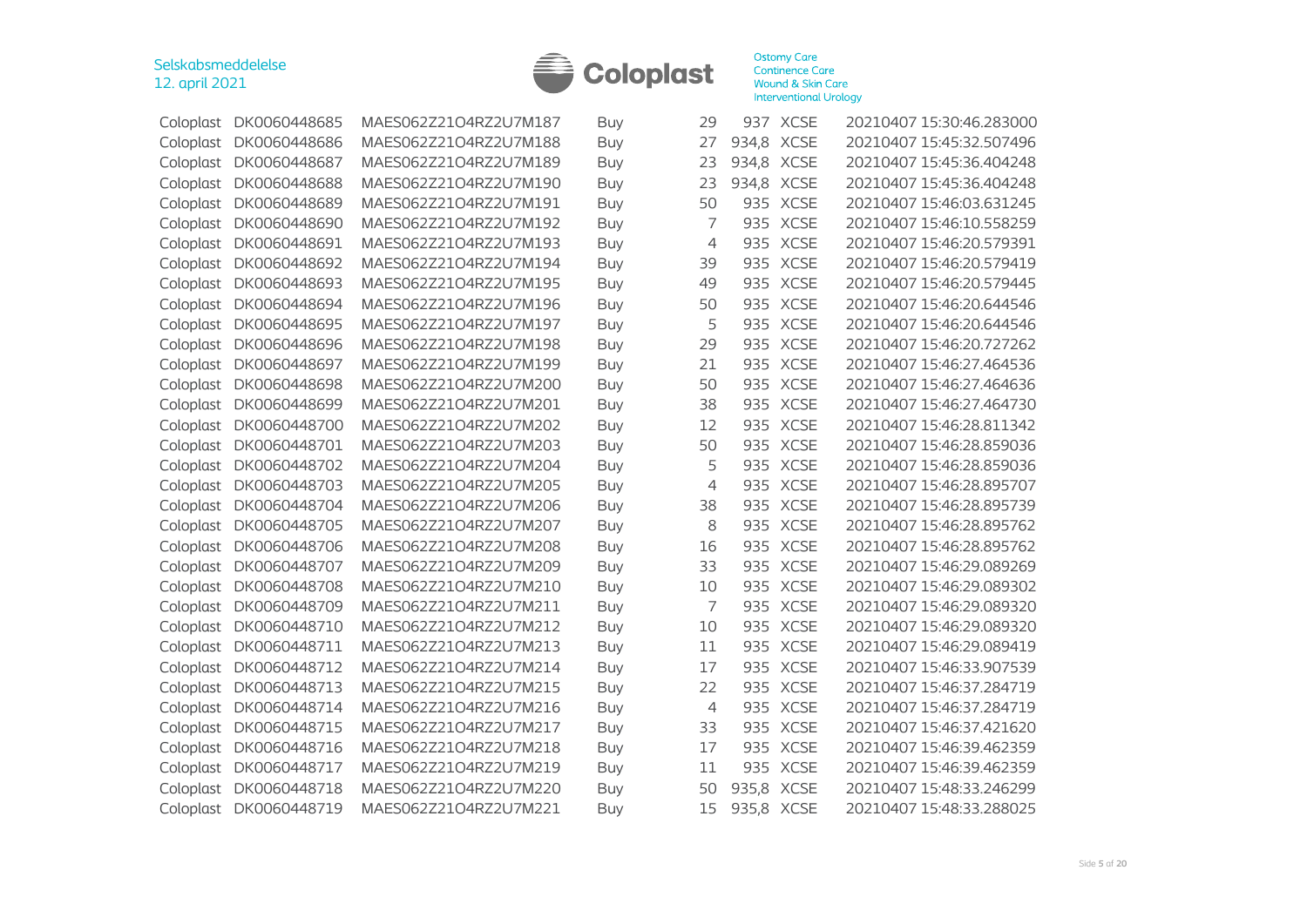

|           | Coloplast DK0060448720 | MAES062Z21O4RZ2U7M222 | Buy        | 35 | 935,8 XCSE | 20210407 15:48:33.288055 |
|-----------|------------------------|-----------------------|------------|----|------------|--------------------------|
| Coloplast | DK0060448721           | MAES062Z21O4RZ2U7M223 | Buy        | 38 | 935,8 XCSE | 20210407 15:48:33.336199 |
| Coloplast | DK0060448722           | MAES062Z21O4RZ2U7M224 | Buy        | 12 | 935,8 XCSE | 20210407 15:48:33.348884 |
| Coloplast | DK0060448723           | MAES062Z21O4RZ2U7M225 | Buy        | 9  | 935,8 XCSE | 20210407 15:48:33.348884 |
| Coloplast | DK0060448724           | MAES062Z21O4RZ2U7M226 | <b>Buy</b> | 44 | 935,8 XCSE | 20210407 15:48:45.618250 |
| Coloplast | DK0060448725           | MAES062Z21O4RZ2U7M227 | Buy        | 6  | 935,8 XCSE | 20210407 15:48:45.618280 |
| Coloplast | DK0060448726           | MAES062Z21O4RZ2U7M228 | Buy        | 60 | 935,8 XCSE | 20210407 15:48:45.618288 |
| Coloplast | DK0060448727           | MAES062Z21O4RZ2U7M229 | <b>Buy</b> | 25 | 935,8 XCSE | 20210407 15:48:45.618312 |
| Coloplast | DK0060448728           | MAES062Z21O4RZ2U7M230 | Buy        | 45 | 935,8 XCSE | 20210407 15:48:45.618316 |
| Coloplast | DK0060448729           | MAES062Z21O4RZ2U7M231 | Buy        | 50 | 935,8 XCSE | 20210407 15:48:45.618325 |
| Coloplast | DK0060448730           | MAES062Z21O4RZ2U7M232 | <b>Buy</b> | 60 | 935,8 XCSE | 20210407 15:48:45.618353 |
| Coloplast | DK0060448731           | MAES062Z21O4RZ2U7M233 | Buy        | 5  | 935,8 XCSE | 20210407 15:48:45.691984 |
| Coloplast | DK0060448732           | MAES062Z21O4RZ2U7M234 | <b>Buy</b> | 50 | 935,8 XCSE | 20210407 15:48:45.691984 |
| Coloplast | DK0060448733           | MAES062Z21O4RZ2U7M235 | <b>Buy</b> | 50 | 935,8 XCSE | 20210407 15:48:45.743955 |
| Coloplast | DK0060448734           | MAES062Z21O4RZ2U7M236 | Buy        | 3  | 935,8 XCSE | 20210407 15:48:58.476014 |
| Coloplast | DK0060448735           | MAES062Z21O4RZ2U7M237 | Buy        | 23 | 935,8 XCSE | 20210407 15:48:58.648488 |
| Coloplast | DK0060448736           | MAES062Z21O4RZ2U7M238 | Buy        | 24 | 935,8 XCSE | 20210407 15:48:58.713097 |
| Coloplast | DK0060448737           | MAES062Z21O4RZ2U7M239 | Buy        | 10 | 935,8 XCSE | 20210407 15:48:58.713119 |
| Coloplast | DK0060448738           | MAES062Z21O4RZ2U7M240 | Buy        | 60 | 935,8 XCSE | 20210407 15:48:58.713161 |
| Coloplast | DK0060448739           | MAES062Z21O4RZ2U7M241 | <b>Buy</b> | 50 | 935,8 XCSE | 20210407 15:48:58.713163 |
| Coloplast | DK0060448740           | MAES062Z21O4RZ2U7M242 | Buy        | 5  | 935,8 XCSE | 20210407 15:48:58.769912 |
| Coloplast | DK0060448741           | MAES062Z21O4RZ2U7M243 | <b>Buy</b> | 50 | 935,8 XCSE | 20210407 15:48:58.769912 |
| Coloplast | DK0060448742           | MAES062Z21O4RZ2U7M244 | <b>Buy</b> | 60 | 935,8 XCSE | 20210407 15:48:58.769984 |
| Coloplast | DK0060448743           | MAES062Z21O4RZ2U7M245 | Buy        | 42 | 935,8 XCSE | 20210407 15:48:58.796011 |
| Coloplast | DK0060448744           | MAES062Z21O4RZ2U7M246 | Buy        | 47 | 935,8 XCSE | 20210407 15:48:58.820940 |
| Coloplast | DK0060448745           | MAES062Z21O4RZ2U7M247 | Buy        | 8  | 935,8 XCSE | 20210407 15:48:58.820940 |
| Coloplast | DK0060448746           | MAES062Z21O4RZ2U7M248 | Buy        | 47 | 935,8 XCSE | 20210407 15:49:00.300736 |
| Coloplast | DK0060448747           | MAES062Z21O4RZ2U7M249 | <b>Buy</b> | 28 | 935,8 XCSE | 20210407 15:49:00.478795 |
| Coloplast | DK0060448748           | MAES062Z21O4RZ2U7M250 | Buy        | 3  | 935,8 XCSE | 20210407 15:49:00.478795 |
| Coloplast | DK0060448749           | MAES062Z21O4RZ2U7M251 | <b>Buy</b> | 60 | 935,8 XCSE | 20210407 15:49:00.478833 |
| Coloplast | DK0060448750           | MAES062Z21O4RZ2U7M252 | <b>Buy</b> | 56 | 935,8 XCSE | 20210407 15:49:00.478874 |
| Coloplast | DK0060448751           | MAES062Z21O4RZ2U7M253 | Buy        | 5  | 935,8 XCSE | 20210407 15:49:00.506570 |
| Coloplast | DK0060448752           | MAES062Z21O4RZ2U7M254 | Buy        | 50 | 935,8 XCSE | 20210407 15:49:00.506570 |
| Coloplast | DK0060448753           | MAES062Z21O4RZ2U7M255 | Buy        | 7  | 935,8 XCSE | 20210407 15:49:00.809935 |
| Coloplast | DK0060448754           | MAES062Z21O4RZ2U7M256 | Buy        | 35 | 935,8 XCSE | 20210407 15:49:00.885815 |
|           |                        |                       |            |    |            |                          |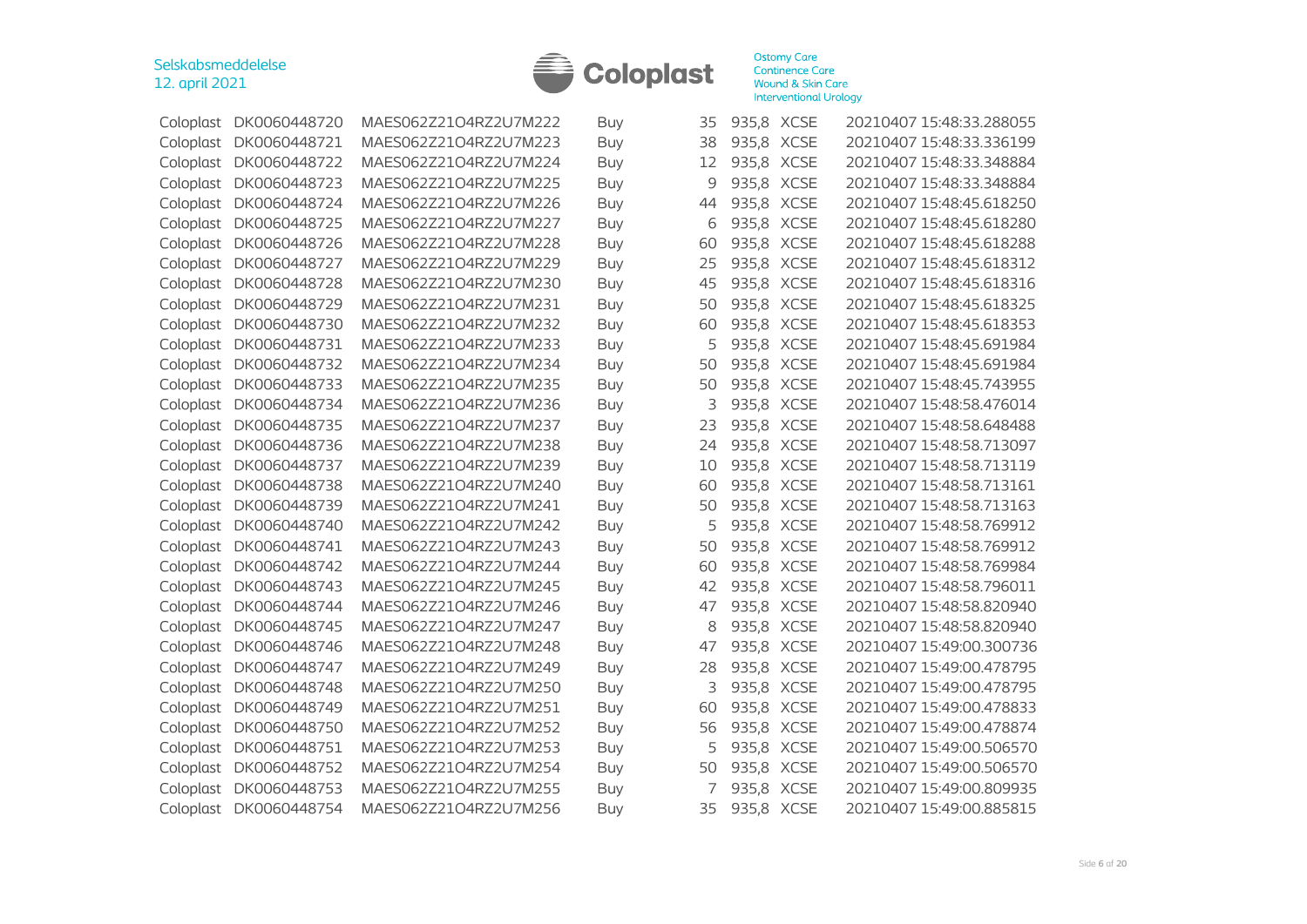

| Coloplast | DK0060448755 | MAES062Z21O4RZ2U7M257 | <b>Buy</b> | 22  | 935,8 XCSE | 20210407 15:49:00.958687 |
|-----------|--------------|-----------------------|------------|-----|------------|--------------------------|
| Coloplast | DK0060448756 | MAES062Z21O4RZ2U7M258 | <b>Buy</b> | 8   | 935,8 XCSE | 20210407 15:49:00.958687 |
| Coloplast | DK0060448757 | MAES062Z21O4RZ2U7M259 | <b>Buy</b> | 3   | 935,8 XCSE | 20210407 15:49:04.070872 |
| Coloplast | DK0060448758 | MAES062Z21O4RZ2U7M260 | Buy        | 29  | 935,8 XCSE | 20210407 15:49:08.605056 |
| Coloplast | DK0060448759 | MAES062Z21O4RZ2U7M261 | <b>Buy</b> | 18  | 935,8 XCSE | 20210407 15:49:08.605078 |
| Coloplast | DK0060448760 | MAES062Z21O4RZ2U7M262 | <b>Buy</b> | 23  | 935,8 XCSE | 20210407 15:49:08.605078 |
| Coloplast | DK0060448761 | MAES062Z21O4RZ2U7M263 | <b>Buy</b> | 60  | 935,8 XCSE | 20210407 15:49:08.605134 |
| Coloplast | DK0060448762 | MAES062Z21O4RZ2U7M264 | <b>Buy</b> | 14  | 935,8 XCSE | 20210407 15:49:08.638988 |
| Coloplast | DK0060448763 | MAES062Z21O4RZ2U7M265 | <b>Buy</b> | 20  | 935,8 XCSE | 20210407 15:49:08.652183 |
| Coloplast | DK0060448764 | MAES062Z21O4RZ2U7M266 | <b>Buy</b> | 13  | 935,8 XCSE | 20210407 15:49:09.439680 |
| Coloplast | DK0060448765 | MAES062Z21O4RZ2U7M267 | <b>Buy</b> | 16  | 935,8 XCSE | 20210407 15:49:09.439680 |
| Coloplast | DK0060448766 | MAES062Z21O4RZ2U7M268 | <b>Buy</b> | 24  | 935,8 XCSE | 20210407 15:49:09.439758 |
| Coloplast | DK0060448767 | MAES062Z21O4RZ2U7M269 | <b>Buy</b> | 29  | 935,8 XCSE | 20210407 15:49:09.550710 |
| Coloplast | DK0060448768 | MAES062Z21O4RZ2U7M270 | <b>Buy</b> | 135 | 935,8 XCSE | 20210407 15:49:10.451910 |
| Coloplast | DK0060448769 | MAES062Z21O4RZ2U7M271 | <b>Buy</b> | 21  | 935,8 XCSE | 20210407 15:49:10.451910 |
| Coloplast | DK0060448770 | MAES062Z21O4RZ2U7M272 | <b>Buy</b> | 36  | 935,8 XCSE | 20210407 15:49:10.520381 |
| Coloplast | DK0060448771 | MAES062Z21O4RZ2U7M273 | Buy        | 41  | 935,8 XCSE | 20210407 15:49:10.929254 |
| Coloplast | DK0060448772 | MAES062Z21O4RZ2U7M274 | <b>Buy</b> | 14  | 935,8 XCSE | 20210407 15:49:10.929254 |
| Coloplast | DK0060448773 | MAES062Z21O4RZ2U7M275 | Buy        | 30  | 935,8 XCSE | 20210407 15:49:11.023731 |
| Coloplast | DK0060448774 | MAES062Z21O4RZ2U7M276 | <b>Buy</b> | 4   | 935,8 XCSE | 20210407 15:49:12.511187 |
| Coloplast | DK0060448775 | MAES062Z21O4RZ2U7M277 | <b>Buy</b> | 86  | 935,8 XCSE | 20210407 15:49:14.637017 |
| Coloplast | DK0060448776 | MAES062Z21O4RZ2U7M278 | <b>Buy</b> | 16  | 935,8 XCSE | 20210407 15:49:14.637017 |
| Coloplast | DK0060448777 | MAES062Z21O4RZ2U7M279 | <b>Buy</b> | 28  | 935,8 XCSE | 20210407 15:49:14.696299 |
| Coloplast | DK0060448778 | MAES062Z21O4RZ2U7M280 | <b>Buy</b> | 19  | 935,8 XCSE | 20210407 15:49:42.680043 |
| Coloplast | DK0060448779 | MAES062Z21O4RZ2U7M281 | <b>Buy</b> | 3   | 935,8 XCSE | 20210407 15:49:42.680073 |
| Coloplast | DK0060448780 | MAES062Z21O4RZ2U7M282 | <b>Buy</b> | 47  | 935,8 XCSE | 20210407 15:49:42.680103 |
| Coloplast | DK0060448781 | MAES062Z21O4RZ2U7M283 | <b>Buy</b> | 14  | 935,8 XCSE | 20210407 15:49:42.680159 |
| Coloplast | DK0060448782 | MAES062Z21O4RZ2U7M284 | <b>Buy</b> | 50  | 935,6 XCSE | 20210407 15:50:04.985896 |
| Coloplast | DK0060448783 | MAES062Z21O4RZ2U7M285 | <b>Buy</b> | 5   | 935,6 XCSE | 20210407 15:50:05.408626 |
| Coloplast | DK0060448784 | MAES062Z21O4RZ2U7M286 | <b>Buy</b> | 50  | 935,6 XCSE | 20210407 15:50:05.408626 |
| Coloplast | DK0060448785 | MAES062Z21O4RZ2U7M287 | <b>Buy</b> | 32  | 935,6 XCSE | 20210407 15:50:16.818967 |
| Coloplast | DK0060448786 | MAES062Z21O4RZ2U7M288 | <b>Buy</b> | 18  | 935,6 XCSE | 20210407 15:50:21.661644 |
| Coloplast | DK0060448787 | MAES062Z21O4RZ2U7M289 | <b>Buy</b> | 23  | 935,6 XCSE | 20210407 15:50:32.661936 |
| Coloplast | DK0060448788 | MAES062Z21O4RZ2U7M290 | <b>Buy</b> | 27  | 935,6 XCSE | 20210407 15:50:41.897006 |
| Coloplast | DK0060448789 | MAES062Z21O4RZ2U7M291 | Buy        | 98  | 935,6 XCSE | 20210407 15:50:41.897006 |
|           |              |                       |            |     |            |                          |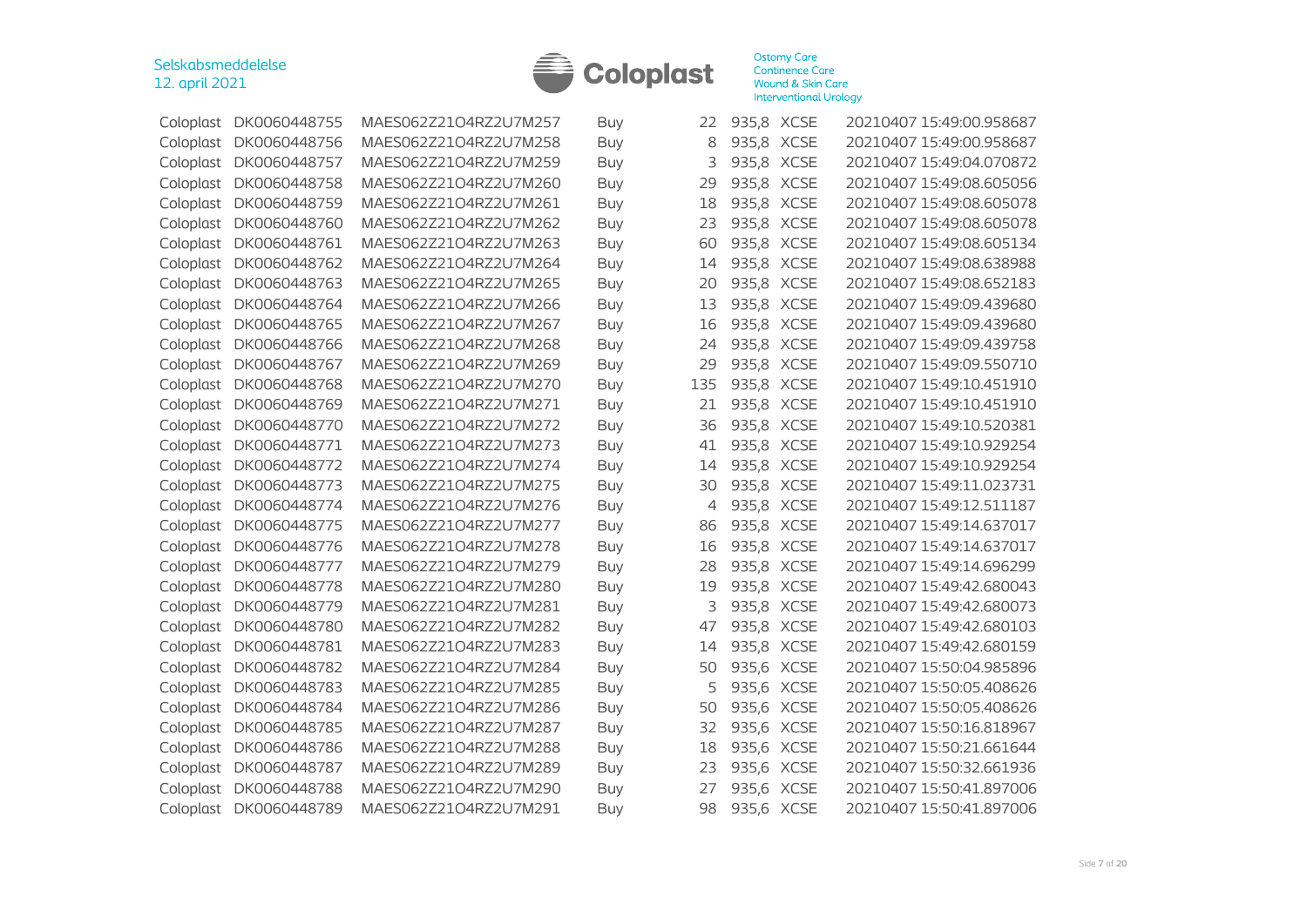

|           | Coloplast DK0060448790 | MAES062Z21O4RZ2U7M292 | Buy        | 21             |     | 936 XCSE    | 20210407 15:51:55.338816 |
|-----------|------------------------|-----------------------|------------|----------------|-----|-------------|--------------------------|
| Coloplast | DK0060448791           | MAES062Z21O4RZ2U7M293 | Buy        | 21             |     | 936 XCSE    | 20210407 15:51:55.338816 |
| Coloplast | DK0060448792           | MAES062Z21O4RZ2U7M294 | Buy        | 6              | 936 | <b>XCSE</b> | 20210407 15:51:55.338816 |
| Coloplast | DK0060448793           | MAES062Z21O4RZ2U7M295 | Buy        | 21             | 936 | <b>XCSE</b> | 20210407 15:51:55.338816 |
| Coloplast | DK0060448794           | MAES062Z21O4RZ2U7M296 | <b>Buy</b> | 35             | 936 | <b>XCSE</b> | 20210407 15:51:55.338816 |
| Coloplast | DK0060448795           | MAES062Z21O4RZ2U7M297 | <b>Buy</b> | 91             | 936 | <b>XCSE</b> | 20210407 15:51:55.338816 |
| Coloplast | DK0060448796           | MAES062Z21O4RZ2U7M298 | <b>Buy</b> | 34             | 936 | <b>XCSE</b> | 20210407 15:51:55.338816 |
| Coloplast | DK0060448797           | MAES062Z21O4RZ2U7M299 | Buy        | 23             | 936 | <b>XCSE</b> | 20210407 15:51:55.345653 |
| Coloplast | DK0060448798           | MAES062Z21O4RZ2U7M300 | <b>Buy</b> | 12             | 936 | <b>XCSE</b> | 20210407 15:51:55.358901 |
| Coloplast | DK0060448799           | MAES062Z21O4RZ2U7M301 | <b>Buy</b> | 12             | 936 | <b>XCSE</b> | 20210407 15:51:55.358904 |
| Coloplast | DK0060448800           | MAES062Z21O4RZ2U7M302 | Buy        | 3              | 936 | <b>XCSE</b> | 20210407 15:51:55.358944 |
| Coloplast | DK0060448801           | MAES062Z21O4RZ2U7M303 | <b>Buy</b> | 9              | 936 | <b>XCSE</b> | 20210407 15:51:55.358944 |
| Coloplast | DK0060448802           | MAES062Z21O4RZ2U7M304 | <b>Buy</b> | 31             | 936 | <b>XCSE</b> | 20210407 15:51:55.365201 |
| Coloplast | DK0060448803           | MAES062Z21O4RZ2U7M305 | <b>Buy</b> | 19             | 936 | <b>XCSE</b> | 20210407 15:51:55.365229 |
| Coloplast | DK0060448804           | MAES062Z21O4RZ2U7M306 | <b>Buy</b> | 14             | 936 | <b>XCSE</b> | 20210407 15:52:08.515838 |
| Coloplast | DK0060448805           | MAES062Z21O4RZ2U7M307 | Buy        | 65             | 936 | <b>XCSE</b> | 20210407 15:52:14.369546 |
| Coloplast | DK0060448806           | MAES062Z21O4RZ2U7M308 | Buy        | 36             |     | 936 XCSE    | 20210407 15:52:14.369546 |
| Coloplast | DK0060448807           | MAES062Z21O4RZ2U7M309 | Buy        | 60             |     | 936 XCSE    | 20210407 15:52:14.369634 |
| Coloplast | DK0060448808           | MAES062Z21O4RZ2U7M310 | Buy        | 28             | 936 | <b>XCSE</b> | 20210407 15:52:16.490401 |
| Coloplast | DK0060448809           | MAES062Z21O4RZ2U7M311 | <b>Buy</b> | 5              | 936 | <b>XCSE</b> | 20210407 15:52:18.093690 |
| Coloplast | DK0060448810           | MAES062Z21O4RZ2U7M312 | <b>Buy</b> | 17             | 936 | <b>XCSE</b> | 20210407 15:52:20.516230 |
| Coloplast | DK0060448811           | MAES062Z21O4RZ2U7M313 | Buy        | 11             | 936 | <b>XCSE</b> | 20210407 15:52:20.516230 |
| Coloplast | DK0060448812           | MAES062Z21O4RZ2U7M314 | <b>Buy</b> | $\overline{2}$ | 936 | <b>XCSE</b> | 20210407 15:52:20.541970 |
| Coloplast | DK0060448813           | MAES062Z21O4RZ2U7M315 | Buy        | 29             | 936 | <b>XCSE</b> | 20210407 15:52:31.516653 |
| Coloplast | DK0060448814           | MAES062Z21O4RZ2U7M316 | Buy        | 18             |     | 936 XCSE    | 20210407 15:52:40.490814 |
| Coloplast | DK0060448815           | MAES062Z21O4RZ2U7M317 | <b>Buy</b> | $1\,$          | 936 | <b>XCSE</b> | 20210407 15:52:42.471637 |
| Coloplast | DK0060448816           | MAES062Z21O4RZ2U7M318 | Buy        | 13             | 936 | <b>XCSE</b> | 20210407 15:52:42.520308 |
| Coloplast | DK0060448817           | MAES062Z21O4RZ2U7M319 | <b>Buy</b> | 18             | 936 | <b>XCSE</b> | 20210407 15:52:48.613172 |
| Coloplast | DK0060448818           | MAES062Z21O4RZ2U7M320 | <b>Buy</b> | 19             | 936 | <b>XCSE</b> | 20210407 15:52:53.521271 |
| Coloplast | DK0060448819           | MAES062Z21O4RZ2U7M321 | <b>Buy</b> | 50             | 936 | <b>XCSE</b> | 20210407 15:52:59.749978 |
| Coloplast | DK0060448820           | MAES062Z21O4RZ2U7M322 | <b>Buy</b> | 60             | 936 | <b>XCSE</b> | 20210407 15:52:59.750016 |
| Coloplast | DK0060448821           | MAES062Z21O4RZ2U7M323 | Buy        | 25             | 936 | <b>XCSE</b> | 20210407 15:53:01.520583 |
| Coloplast | DK0060448822           | MAES062Z21O4RZ2U7M324 | Buy        | 25             |     | 936 XCSE    | 20210407 15:53:01.592647 |
| Coloplast | DK0060448823           | MAES062Z21O4RZ2U7M325 | <b>Buy</b> | 7              | 936 | <b>XCSE</b> | 20210407 15:53:01.592647 |
| Coloplast | DK0060448824           | MAES062Z21O4RZ2U7M326 | <b>Buy</b> | 60             |     | 936 XCSE    | 20210407 15:53:01.592685 |
|           |                        |                       |            |                |     |             |                          |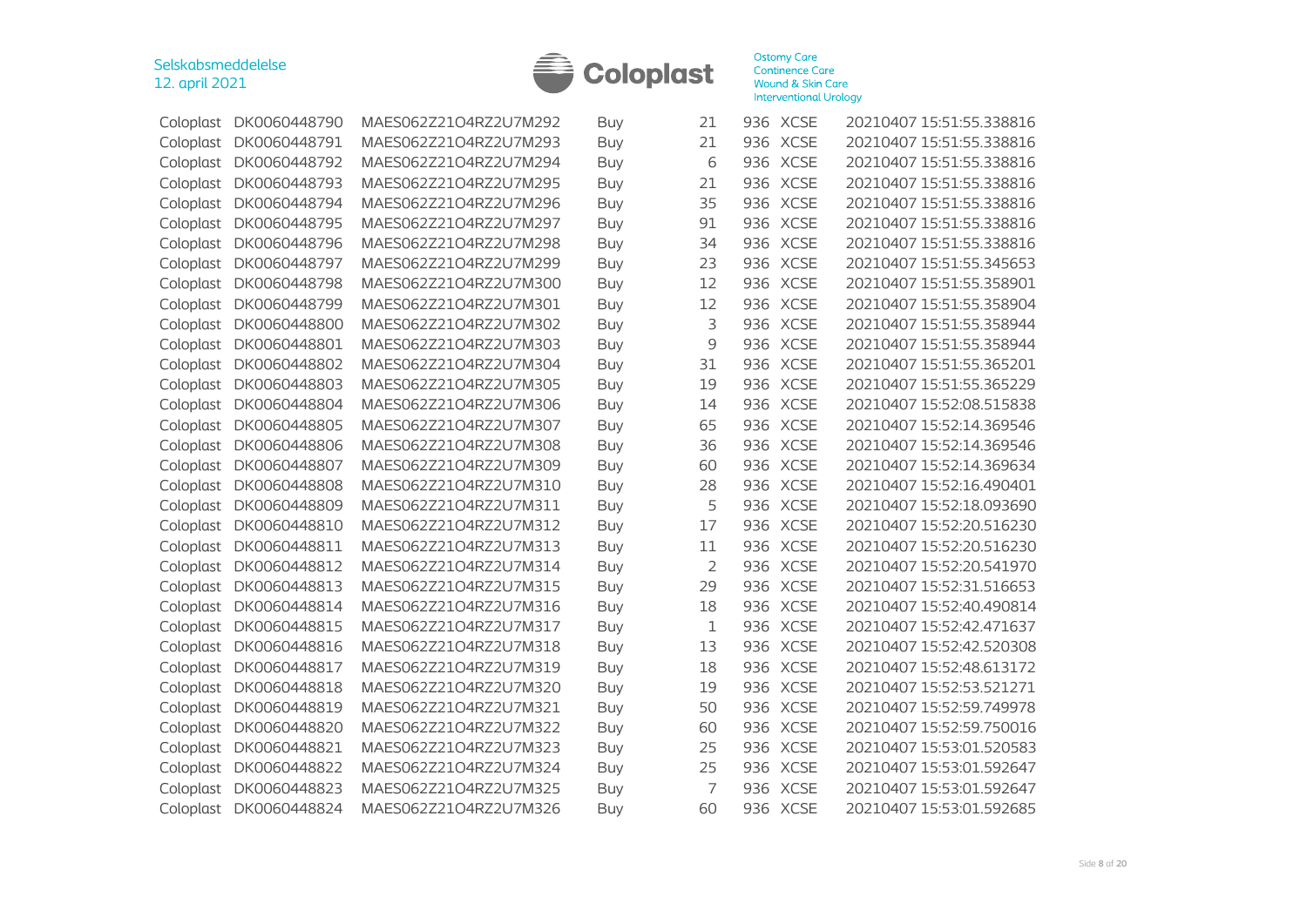

| Coloplast | DK0060448825 | MAES062Z21O4RZ2U7M327 | <b>Buy</b> | 30             |            | 936 XCSE    | 20210407 15:53:01.700218 |
|-----------|--------------|-----------------------|------------|----------------|------------|-------------|--------------------------|
| Coloplast | DK0060448826 | MAES062Z21O4RZ2U7M328 | Buy        | 11             |            | 936 XCSE    | 20210407 15:53:02.735897 |
| Coloplast | DK0060448827 | MAES062Z21O4RZ2U7M329 | Buy        | 7              |            | 936 XCSE    | 20210407 15:53:02.755861 |
| Coloplast | DK0060448828 | MAES062Z21O4RZ2U7M330 | Buy        | $\overline{2}$ | 936        | <b>XCSE</b> | 20210407 15:53:04.614667 |
| Coloplast | DK0060448829 | MAES062Z21O4RZ2U7M331 | Buy        | 6              | 936        | <b>XCSE</b> | 20210407 15:53:12.517989 |
| Coloplast | DK0060448830 | MAES062Z21O4RZ2U7M332 | Buy        | $\mathbf 1$    | 936        | <b>XCSE</b> | 20210407 15:53:13.471036 |
| Coloplast | DK0060448831 | MAES062Z21O4RZ2U7M333 | <b>Buy</b> | 43             | 936        | <b>XCSE</b> | 20210407 15:53:13.471066 |
| Coloplast | DK0060448832 | MAES062Z21O4RZ2U7M334 | Buy        | 60             | 936        | <b>XCSE</b> | 20210407 15:53:13.471102 |
| Coloplast | DK0060448833 | MAES062Z21O4RZ2U7M335 | <b>Buy</b> | 45             | 936        | <b>XCSE</b> | 20210407 15:53:13.471110 |
| Coloplast | DK0060448834 | MAES062Z21O4RZ2U7M336 | Buy        | 50             |            | 936 XCSE    | 20210407 15:53:13.471115 |
| Coloplast | DK0060448835 | MAES062Z21O4RZ2U7M337 | <b>Buy</b> | 8              | 936        | <b>XCSE</b> | 20210407 15:53:13.488528 |
| Coloplast | DK0060448836 | MAES062Z21O4RZ2U7M338 | Buy        | 420            | 936        | <b>XCSE</b> | 20210407 15:53:13.492594 |
| Coloplast | DK0060448837 | MAES062Z21O4RZ2U7M339 | <b>Buy</b> | 42             | 936        | <b>XCSE</b> | 20210407 15:53:13.492594 |
| Coloplast | DK0060448838 | MAES062Z21O4RZ2U7M340 | Buy        | 60             | 936        | <b>XCSE</b> | 20210407 15:53:13.492630 |
| Coloplast | DK0060448839 | MAES062Z21O4RZ2U7M341 | <b>Buy</b> | 46             | 936        | <b>XCSE</b> | 20210407 15:53:13.520472 |
| Coloplast | DK0060448840 | MAES062Z21O4RZ2U7M342 | Buy        | 4              | 936        | <b>XCSE</b> | 20210407 15:53:13.553778 |
| Coloplast | DK0060448841 | MAES062Z21O4RZ2U7M343 | Buy        | 54             |            | 936 XCSE    | 20210407 15:53:13.553811 |
| Coloplast | DK0060448842 | MAES062Z21O4RZ2U7M344 | Buy        | 39             |            | 936 XCSE    | 20210407 15:53:13.556915 |
| Coloplast | DK0060448843 | MAES062Z21O4RZ2U7M345 | <b>Buy</b> | 11             | 936        | <b>XCSE</b> | 20210407 15:53:13.558337 |
| Coloplast | DK0060448844 | MAES062Z21O4RZ2U7M346 | Buy        | 50             | 936        | <b>XCSE</b> | 20210407 15:53:13.563762 |
| Coloplast | DK0060448845 | MAES062Z21O4RZ2U7M347 | Buy        | 5              | 936        | <b>XCSE</b> | 20210407 15:53:13.588285 |
| Coloplast | DK0060448846 | MAES062Z21O4RZ2U7M348 | <b>Buy</b> | 50             | 936        | <b>XCSE</b> | 20210407 15:53:13.588285 |
| Coloplast | DK0060448847 | MAES062Z21O4RZ2U7M349 | Buy        | 5              | 936        | <b>XCSE</b> | 20210407 15:53:13.626897 |
| Coloplast | DK0060448848 | MAES062Z21O4RZ2U7M350 | <b>Buy</b> | 50             |            | 936 XCSE    | 20210407 15:53:13.626897 |
| Coloplast | DK0060448849 | MAES062Z21O4RZ2U7M351 | <b>Buy</b> | 37             | 935,2 XCSE |             | 20210407 15:53:13.946980 |
| Coloplast | DK0060448850 | MAES062Z21O4RZ2U7M352 | Buy        | 13             | 935,2 XCSE |             | 20210407 15:53:13.947001 |
| Coloplast | DK0060448851 | MAES062Z21O4RZ2U7M353 | <b>Buy</b> | 50             | 935,2 XCSE |             | 20210407 15:53:13.947047 |
| Coloplast | DK0060448852 | MAES062Z21O4RZ2U7M354 | <b>Buy</b> | 50             | 935,2 XCSE |             | 20210407 15:53:13.952401 |
| Coloplast | DK0060448853 | MAES062Z21O4RZ2U7M355 | <b>Buy</b> | 50             | 935,2 XCSE |             | 20210407 15:53:13.952448 |
| Coloplast | DK0060448854 | MAES062Z21O4RZ2U7M356 | <b>Buy</b> | 50             | 935,2 XCSE |             | 20210407 15:53:14.544906 |
| Coloplast | DK0060448855 | MAES062Z21O4RZ2U7M357 | Buy        | 8              | 935,2 XCSE |             | 20210407 15:53:14.645982 |
| Coloplast | DK0060448856 | MAES062Z21O4RZ2U7M358 | Buy        | 42             | 935,2 XCSE |             | 20210407 15:53:18.957625 |
| Coloplast | DK0060448857 | MAES062Z21O4RZ2U7M359 | <b>Buy</b> | 10             | 935,2 XCSE |             | 20210407 15:53:20.634362 |
| Coloplast | DK0060448858 | MAES062Z21O4RZ2U7M360 | Buy        | 12             | 935,2 XCSE |             | 20210407 15:53:41.682415 |
| Coloplast | DK0060448859 | MAES062Z21O4RZ2U7M361 | Buy        | 28             | 935,2 XCSE |             | 20210407 15:53:41.740489 |
|           |              |                       |            |                |            |             |                          |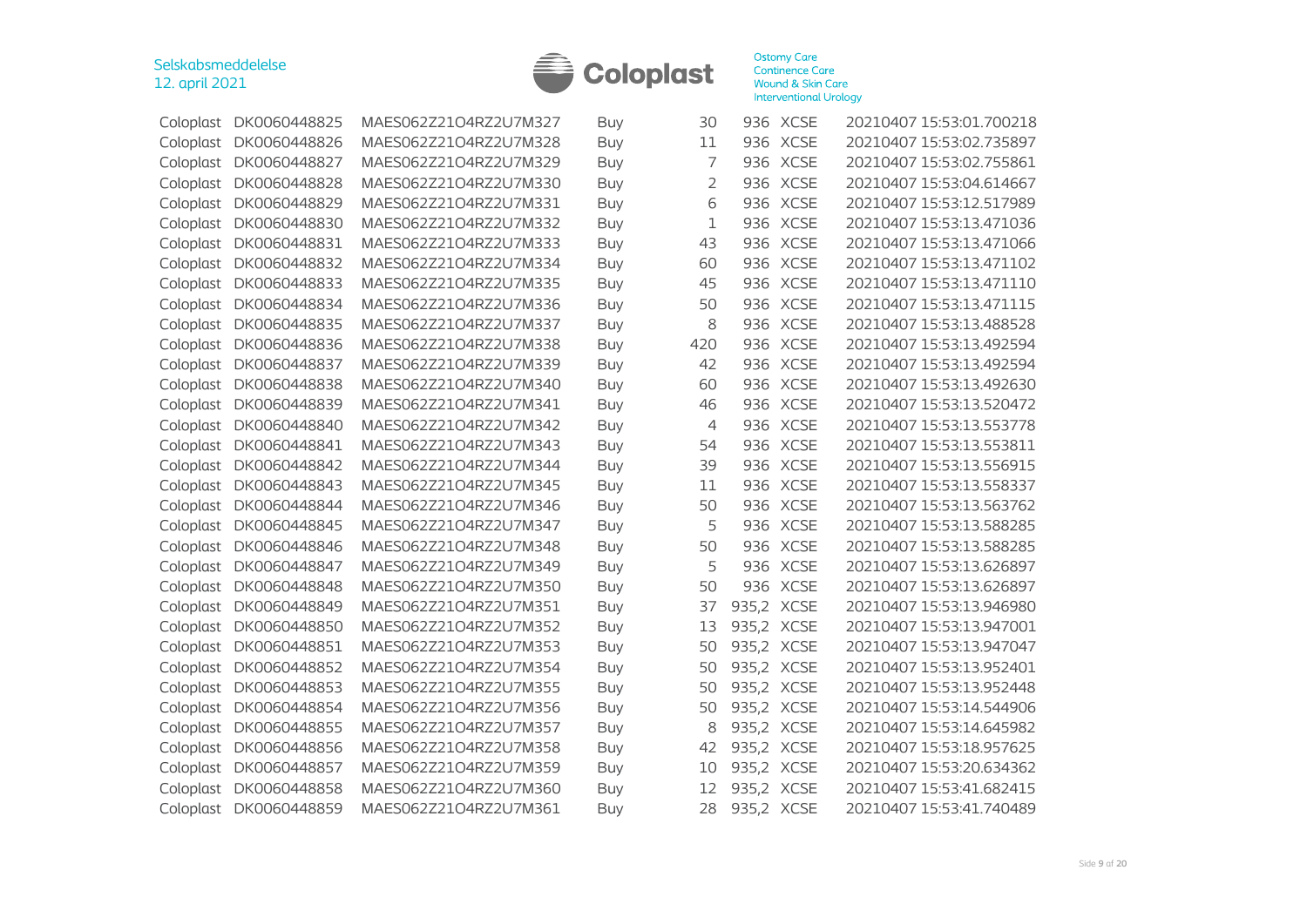

| Coloplast | DK0060448860           | MAES062Z21O4RZ2U7M362 | Buy        | 338 | 935,2 XCSE | 20210407 15:53:41.740489 |
|-----------|------------------------|-----------------------|------------|-----|------------|--------------------------|
| Coloplast | DK0060448861           | MAES062Z21O4RZ2U7M363 | <b>Buy</b> | 38  | 935,2 XCSE | 20210407 15:53:41.760825 |
| Coloplast | DK0060448862           | MAES062Z21O4RZ2U7M364 | <b>Buy</b> | 12  | 935,2 XCSE | 20210407 15:53:42.530606 |
| Coloplast | DK0060448863           | MAES062Z21O4RZ2U7M365 | Buy        | 20  | 935,2 XCSE | 20210407 15:53:42.530606 |
| Coloplast | DK0060448864           | MAES062Z21O4RZ2U7M366 | <b>Buy</b> | 50  | 935,2 XCSE | 20210407 15:53:46.907714 |
| Coloplast | DK0060448865           | MAES062Z21O4RZ2U7M367 | <b>Buy</b> | 43  | 935,2 XCSE | 20210407 15:53:46.907736 |
| Coloplast | DK0060448866           | MAES062Z21O4RZ2U7M368 | Buy        | 50  | 935,2 XCSE | 20210407 15:53:46.907741 |
| Coloplast | DK0060448867           | MAES062Z21O4RZ2U7M369 | <b>Buy</b> | 33  | 935,2 XCSE | 20210407 15:53:48.170764 |
| Coloplast | DK0060448868           | MAES062Z21O4RZ2U7M370 | <b>Buy</b> | 17  | 935,2 XCSE | 20210407 15:53:51.553709 |
| Coloplast | DK0060448869           | MAES062Z21O4RZ2U7M371 | Buy        | 94  | 935,2 XCSE | 20210407 15:53:51.553709 |
| Coloplast | DK0060448870           | MAES062Z21O4RZ2U7M372 | <b>Buy</b> | 29  | 935,2 XCSE | 20210407 15:54:01.244897 |
| Coloplast | DK0060448871           | MAES062Z21O4RZ2U7M373 | <b>Buy</b> | 21  | 935,2 XCSE | 20210407 15:54:01.244926 |
| Coloplast | DK0060448872           | MAES062Z21O4RZ2U7M374 | Buy        | 30  | 935,2 XCSE | 20210407 15:54:01.554553 |
| Coloplast | DK0060448873           | MAES062Z21O4RZ2U7M375 | <b>Buy</b> | 20  | 935,2 XCSE | 20210407 15:54:01.554575 |
| Coloplast | DK0060448874           | MAES062Z21O4RZ2U7M376 | <b>Buy</b> | 24  | 935,2 XCSE | 20210407 15:54:01.554575 |
| Coloplast | DK0060448875           | MAES062Z21O4RZ2U7M377 | Buy        | 50  | 935,2 XCSE | 20210407 15:54:01.554619 |
| Coloplast | DK0060448876           | MAES062Z21O4RZ2U7M378 | Buy        | 20  | 935,2 XCSE | 20210407 15:54:01.571601 |
| Coloplast | DK0060448877           | MAES062Z21O4RZ2U7M379 | <b>Buy</b> | 29  | 935,2 XCSE | 20210407 15:54:01.659683 |
| Coloplast | DK0060448878           | MAES062Z21O4RZ2U7M380 | <b>Buy</b> | 54  | 935,2 XCSE | 20210407 15:54:02.158128 |
| Coloplast | DK0060448879           | MAES062Z21O4RZ2U7M381 | Buy        | 1   | 935,2 XCSE | 20210407 15:54:02.158128 |
| Coloplast | DK0060448880           | MAES062Z21O4RZ2U7M382 | <b>Buy</b> | 30  | 935,2 XCSE | 20210407 15:54:02.722575 |
| Coloplast | DK0060448881           | MAES062Z21O4RZ2U7M383 | Buy        | 50  | 935,2 XCSE | 20210407 15:54:02.722575 |
| Coloplast | DK0060448882           | MAES062Z21O4RZ2U7M384 | Buy        | 17  | 935,2 XCSE | 20210407 15:54:02.727609 |
| Coloplast | DK0060448883           | MAES062Z21O4RZ2U7M385 | Buy        | 33  | 935,2 XCSE | 20210407 15:54:02.743111 |
| Coloplast | DK0060448884           | MAES062Z21O4RZ2U7M386 | Buy        | 17  | 935,2 XCSE | 20210407 15:54:02.743111 |
| Coloplast | DK0060448885           | MAES062Z21O4RZ2U7M387 | Buy        | 32  | 935,2 XCSE | 20210407 15:54:02.870816 |
| Coloplast | DK0060448886           | MAES062Z21O4RZ2U7M388 | <b>Buy</b> | 12  | 935,2 XCSE | 20210407 15:54:04.522545 |
| Coloplast | DK0060448887           | MAES062Z21O4RZ2U7M389 | <b>Buy</b> | 18  | 935,2 XCSE | 20210407 15:54:04.522545 |
| Coloplast | DK0060448888           | MAES062Z21O4RZ2U7M390 | Buy        | 28  | 935,2 XCSE | 20210407 15:54:07.618121 |
| Coloplast | DK0060448889           | MAES062Z21O4RZ2U7M391 | <b>Buy</b> | 15  | 935,2 XCSE | 20210407 15:54:07.626005 |
| Coloplast | DK0060448890           | MAES062Z21O4RZ2U7M392 | <b>Buy</b> | 7   | 935,2 XCSE | 20210407 15:54:13.526991 |
| Coloplast | DK0060448891           | MAES062Z21O4RZ2U7M393 | Buy        | 23  | 935,2 XCSE | 20210407 15:54:13.526991 |
| Coloplast | DK0060448892           | MAES062Z21O4RZ2U7M394 | <b>Buy</b> | 29  | 935,2 XCSE | 20210407 15:54:13.732066 |
| Coloplast | DK0060448893           | MAES062Z21O4RZ2U7M395 | Buy        | 50  | 934,2 XCSE | 20210407 15:56:34.192078 |
|           | Coloplast DK0060448894 | MAES062Z21O4RZ2U7M396 | Buy        | 125 | 934,2 XCSE | 20210407 15:56:34.192105 |
|           |                        |                       |            |     |            |                          |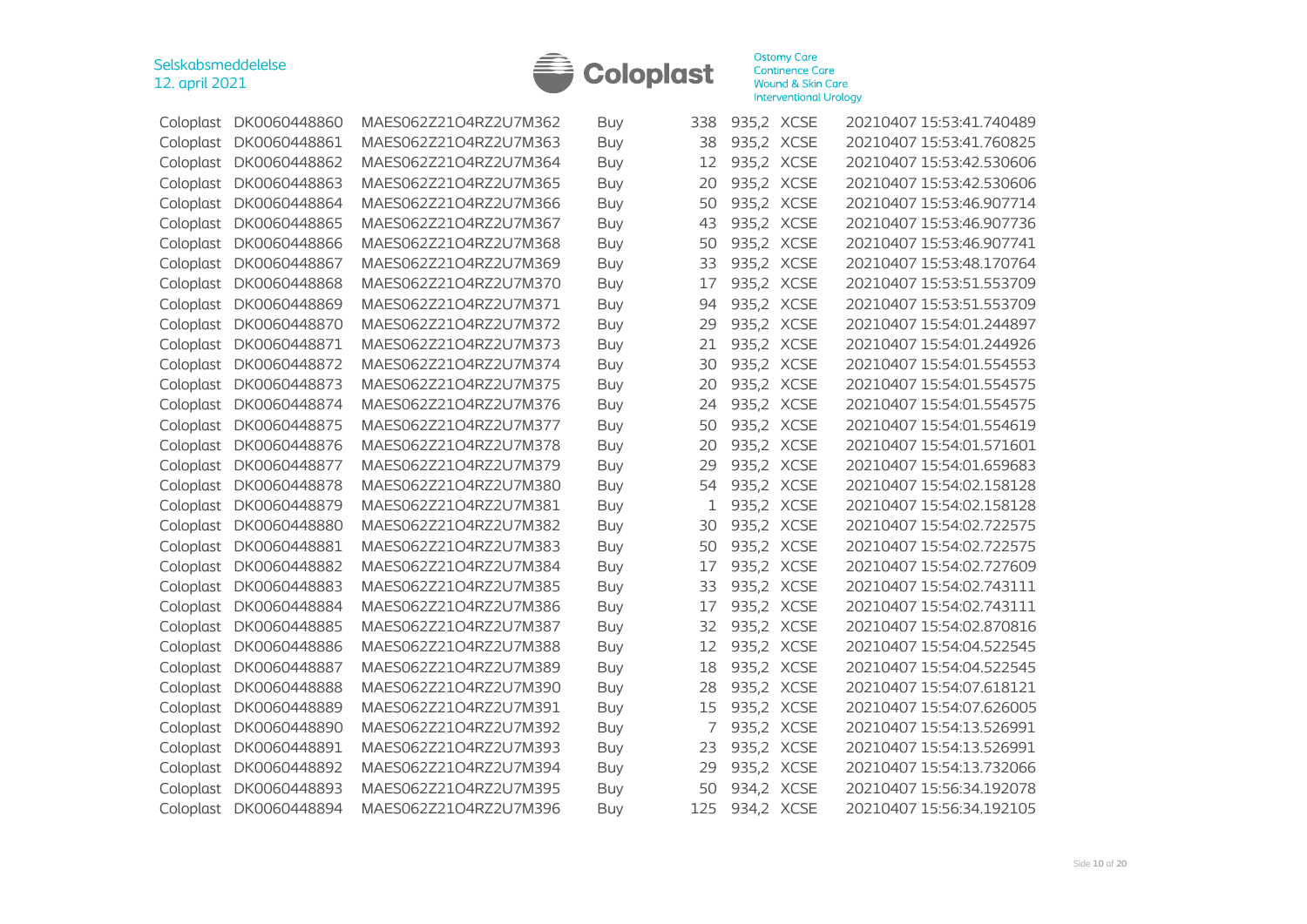

| Coloplast | DK0060448895 | MAES062Z21O4RZ2U7M397 | <b>Buy</b> | 20  | 934,2 XCSE | 20210407 15:56:34.192109 |
|-----------|--------------|-----------------------|------------|-----|------------|--------------------------|
| Coloplast | DK0060448896 | MAES062Z21O4RZ2U7M398 | Buy        | 50  | 934,2 XCSE | 20210407 15:56:34.192126 |
| Coloplast | DK0060448897 | MAES062Z21O4RZ2U7M399 | <b>Buy</b> | 10  | 934,2 XCSE | 20210407 15:57:04.819512 |
| Coloplast | DK0060448898 | MAES062Z21O4RZ2U7M400 | <b>Buy</b> | 30  | 934,2 XCSE | 20210407 15:57:18.696144 |
| Coloplast | DK0060448899 | MAES062Z21O4RZ2U7M401 | Buy        | 10  | 934,2 XCSE | 20210407 15:57:18.712439 |
| Coloplast | DK0060448900 | MAES062Z21O4RZ2U7M402 | Buy        | 36  | 934,2 XCSE | 20210407 15:57:18.747701 |
| Coloplast | DK0060448901 | MAES062Z21O4RZ2U7M403 | <b>Buy</b> | 14  | 934,2 XCSE | 20210407 15:58:10.637018 |
| Coloplast | DK0060448902 | MAES062Z21O4RZ2U7M404 | Buy        | 50  | 934,2 XCSE | 20210407 15:58:10.637042 |
| Coloplast | DK0060448903 | MAES062Z21O4RZ2U7M405 | Buy        | 37  | 934,2 XCSE | 20210407 15:58:10.637052 |
| Coloplast | DK0060448904 | MAES062Z21O4RZ2U7M406 | Buy        | 60  | 934,2 XCSE | 20210407 15:58:10.637068 |
| Coloplast | DK0060448905 | MAES062Z21O4RZ2U7M407 | Buy        | 50  | 934,2 XCSE | 20210407 15:58:10.658367 |
| Coloplast | DK0060448906 | MAES062Z21O4RZ2U7M408 | Buy        | 166 | 934,2 XCSE | 20210407 15:58:10.658367 |
| Coloplast | DK0060448907 | MAES062Z21O4RZ2U7M409 | <b>Buy</b> | 60  | 934,2 XCSE | 20210407 15:58:10.658413 |
| Coloplast | DK0060448908 | MAES062Z21O4RZ2U7M410 | Buy        | 50  | 934,2 XCSE | 20210407 15:58:11.335659 |
| Coloplast | DK0060448909 | MAES062Z21O4RZ2U7M411 | <b>Buy</b> | 4   | 934,2 XCSE | 20210407 15:58:11.335659 |
| Coloplast | DK0060448910 | MAES062Z21O4RZ2U7M412 | Buy        | 60  | 934,2 XCSE | 20210407 15:58:11.335697 |
| Coloplast | DK0060448911 | MAES062Z21O4RZ2U7M413 | <b>Buy</b> | 60  | 934,2 XCSE | 20210407 15:58:11.335738 |
| Coloplast | DK0060448912 | MAES062Z21O4RZ2U7M414 | Buy        | 50  | 934,2 XCSE | 20210407 15:58:11.443354 |
| Coloplast | DK0060448913 | MAES062Z21O4RZ2U7M415 | <b>Buy</b> | 50  | 934,2 XCSE | 20210407 15:58:11.986743 |
| Coloplast | DK0060448914 | MAES062Z21O4RZ2U7M416 | Buy        | 36  | 934,2 XCSE | 20210407 15:58:11.986743 |
| Coloplast | DK0060448915 | MAES062Z21O4RZ2U7M417 | <b>Buy</b> | 24  | 934,2 XCSE | 20210407 15:58:12.069278 |
| Coloplast | DK0060448916 | MAES062Z21O4RZ2U7M418 | <b>Buy</b> | 26  | 939,8 XCSE | 20210407 16:38:07.498285 |
| Coloplast | DK0060448917 | MAES062Z21O4RZ2U7M419 | <b>Buy</b> | 29  | 939,8 XCSE | 20210407 16:38:07.498285 |
| Coloplast | DK0060448918 | MAES062Z21O4RZ2U7M420 | Buy        | 60  | 939,8 XCSE | 20210407 16:38:07.498285 |
| Coloplast | DK0060448919 | MAES062Z21O4RZ2U7M421 | <b>Buy</b> | 29  | 939,8 XCSE | 20210407 16:38:07.518546 |
| Coloplast | DK0060448920 | MAES062Z21O4RZ2U7M422 | Buy        | 9   | 939,8 XCSE | 20210407 16:38:07.556109 |
| Coloplast | DK0060448921 | MAES062Z21O4RZ2U7M423 | <b>Buy</b> | 21  | 939,8 XCSE | 20210407 16:38:07.556109 |
| Coloplast | DK0060448922 | MAES062Z21O4RZ2U7M424 | <b>Buy</b> | 50  | 939,8 XCSE | 20210407 16:38:11.871924 |
| Coloplast | DK0060448923 | MAES062Z21O4RZ2U7M425 | Buy        | 16  | 939,8 XCSE | 20210407 16:38:11.892012 |
| Coloplast | DK0060448924 | MAES062Z21O4RZ2U7M426 | <b>Buy</b> | 34  | 939,8 XCSE | 20210407 16:38:11.892041 |
| Coloplast | DK0060448925 | MAES062Z21O4RZ2U7M427 | Buy        | 50  | 939,8 XCSE | 20210407 16:39:33.736411 |
| Coloplast | DK0060448926 | MAES062Z21O4RZ2U7M428 | <b>Buy</b> | 10  | 939,8 XCSE | 20210407 16:39:54.795157 |
| Coloplast | DK0060448927 | MAES062Z21O4RZ2U7M429 | Buy        | 40  | 939,8 XCSE | 20210407 16:39:54.795190 |
| Coloplast | DK0060448928 | MAES062Z21O4RZ2U7M430 | Buy        | 47  | 939,8 XCSE | 20210407 16:39:54.795222 |
| Coloplast | DK0060448929 | MAES062Z21O4RZ2U7M431 | <b>Buy</b> | 60  | 939,8 XCSE | 20210407 16:39:54.795230 |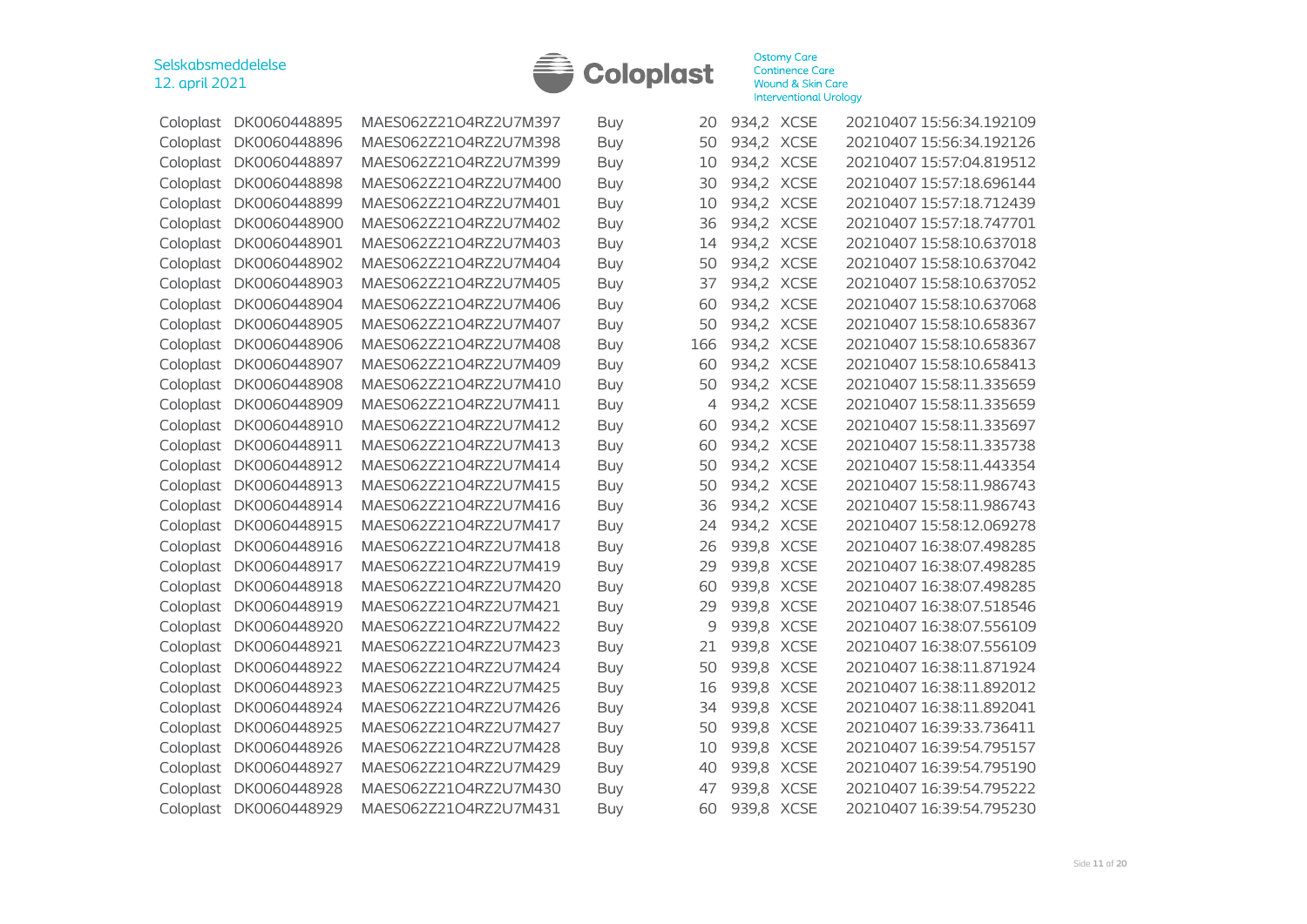

| Coloplast | DK0060448930 | MAES062Z21O4RZ2U7M432 | Buy        | 14  | 939,8 XCSE |             | 20210407 16:39:54.795255 |
|-----------|--------------|-----------------------|------------|-----|------------|-------------|--------------------------|
| Coloplast | DK0060448931 | MAES062Z21O4RZ2U7M433 | <b>Buy</b> | 60  | 939,8 XCSE |             | 20210407 16:39:54.795276 |
| Coloplast | DK0060448932 | MAES062Z21O4RZ2U7M434 | Buy        | 50  | 939,8 XCSE |             | 20210407 16:39:54.817864 |
| Coloplast | DK0060448933 | MAES062Z21O4RZ2U7M435 | Buy        | 194 | 939,8 XCSE |             | 20210407 16:39:54.817864 |
| Coloplast | DK0060448934 | MAES062Z21O4RZ2U7M436 | Buy        | 60  | 939,8 XCSE |             | 20210407 16:39:54.817898 |
| Coloplast | DK0060448935 | MAES062Z21O4RZ2U7M437 | <b>Buy</b> | 60  | 939,8 XCSE |             | 20210407 16:39:54.817935 |
| Coloplast | DK0060448936 | MAES062Z21O4RZ2U7M438 | <b>Buy</b> | 47  | 939,8 XCSE |             | 20210407 16:39:54.864991 |
| Coloplast | DK0060448937 | MAES062Z21O4RZ2U7M439 | <b>Buy</b> | 17  |            | 940 XCSE    | 20210407 16:40:13.163168 |
| Coloplast | DK0060448938 | MAES062Z21O4RZ2U7M440 | Buy        | 15  | 940        | <b>XCSE</b> | 20210407 16:40:13.163206 |
| Coloplast | DK0060448939 | MAES062Z21O4RZ2U7M441 | Buy        | 18  |            | 940 XCSE    | 20210407 16:40:13.163227 |
| Coloplast | DK0060448940 | MAES062Z21O4RZ2U7M442 | Buy        | 6   |            | 940 XCSE    | 20210407 16:40:13.163227 |
| Coloplast | DK0060448941 | MAES062Z21O4RZ2U7M443 | Buy        | 60  | 940        | <b>XCSE</b> | 20210407 16:40:13.163268 |
| Coloplast | DK0060448942 | MAES062Z21O4RZ2U7M444 | <b>Buy</b> | 50  | 940        | <b>XCSE</b> | 20210407 16:40:13.589419 |
| Coloplast | DK0060448943 | MAES062Z21O4RZ2U7M445 | Buy        | 45  | 940        | <b>XCSE</b> | 20210407 16:40:13.589477 |
| Coloplast | DK0060448944 | MAES062Z21O4RZ2U7M446 | <b>Buy</b> | 50  | 940        | <b>XCSE</b> | 20210407 16:41:00.736958 |
| Coloplast | DK0060448945 | MAES062Z21O4RZ2U7M447 | Buy        | 23  | 940        | <b>XCSE</b> | 20210407 16:41:07.902463 |
| Coloplast | DK0060448946 | MAES062Z21O4RZ2U7M448 | Buy        | 17  | 940        | <b>XCSE</b> | 20210407 16:41:07.902520 |
| Coloplast | DK0060448947 | MAES062Z21O4RZ2U7M449 | Buy        | 10  |            | 940 XCSE    | 20210407 16:41:32.101742 |
| Coloplast | DK0060448948 | MAES062Z21O4RZ2U7M450 | Buy        | 1   |            | 940 XCSE    | 20210407 16:41:32.101742 |
| Coloplast | DK0060448949 | MAES062Z21O4RZ2U7M451 | <b>Buy</b> | 15  | 940        | <b>XCSE</b> | 20210407 16:42:03.295953 |
| Coloplast | DK0060448950 | MAES062Z21O4RZ2U7M452 | Buy        | 35  | 940        | <b>XCSE</b> | 20210407 16:42:03.295986 |
| Coloplast | DK0060448951 | MAES062Z21O4RZ2U7M453 | Buy        | 34  | 940        | <b>XCSE</b> | 20210407 16:42:03.296138 |
| Coloplast | DK0060448952 | MAES062Z21O4RZ2U7M454 | Buy        | 16  | 940        | <b>XCSE</b> | 20210407 16:42:03.316954 |
| Coloplast | DK0060448953 | MAES062Z21O4RZ2U7M455 | <b>Buy</b> | 211 | 940        | <b>XCSE</b> | 20210407 16:42:03.316954 |
| Coloplast | DK0060448954 | MAES062Z21O4RZ2U7M456 | Buy        | 80  | 940        | <b>XCSE</b> | 20210407 16:43:38.377419 |
| Coloplast | DK0060448955 | MAES062Z21O4RZ2U7M457 | Buy        | 11  |            | 940 XCSE    | 20210407 16:43:38.377480 |
| Coloplast | DK0060448956 | MAES062Z21O4RZ2U7M458 | Buy        | 60  | 940        | <b>XCSE</b> | 20210407 16:43:38.377492 |
| Coloplast | DK0060448957 | MAES062Z21O4RZ2U7M459 | <b>Buy</b> | 80  | 940        | <b>XCSE</b> | 20210407 16:43:38.443011 |
| Coloplast | DK0060448958 | MAES062Z21O4RZ2U7M460 | <b>Buy</b> | 69  | 940        | <b>XCSE</b> | 20210407 16:43:44.810883 |
| Coloplast | DK0060448959 | MAES062Z21O4RZ2U7M461 | <b>Buy</b> | 11  | 940        | <b>XCSE</b> | 20210407 16:43:44.810907 |
| Coloplast | DK0060448960 | MAES062Z21O4RZ2U7M462 | <b>Buy</b> | 43  | 940        | <b>XCSE</b> | 20210407 16:43:44.810907 |
| Coloplast | DK0060448961 | MAES062Z21O4RZ2U7M463 | Buy        | 80  |            | 940 XCSE    | 20210407 16:43:44.832371 |
| Coloplast | DK0060448962 | MAES062Z21O4RZ2U7M464 | Buy        | 454 |            | 940 XCSE    | 20210407 16:43:44.832371 |
| Coloplast | DK0060448963 | MAES062Z21O4RZ2U7M465 | Buy        | 6   |            | 940 XCSE    | 20210407 16:43:44.872393 |
| Coloplast | DK0060448964 | MAES062Z21O4RZ2U7M466 | Buy        | 74  |            | 940 XCSE    | 20210407 16:43:44.905020 |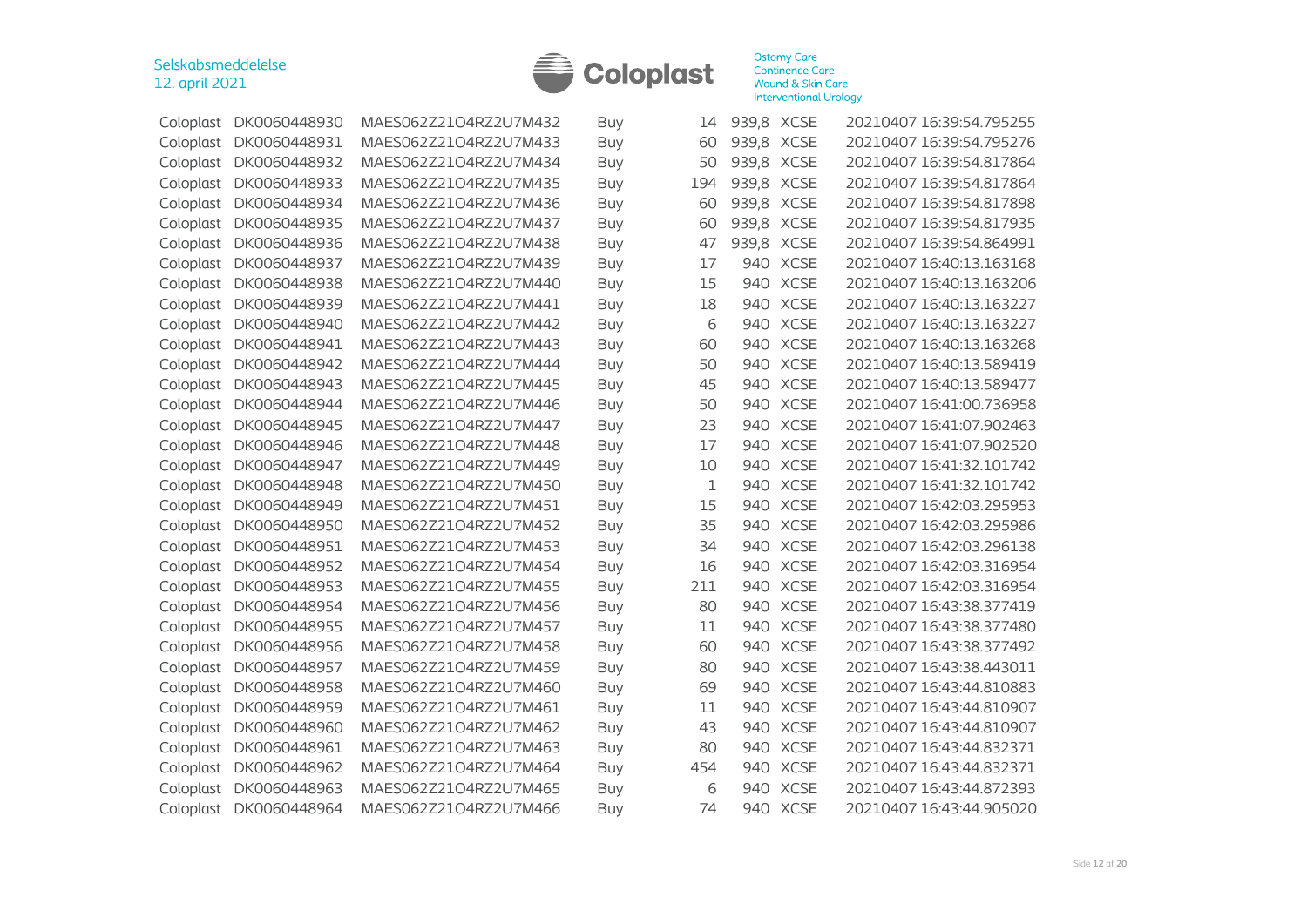

| Coloplast | DK0060448965 | MAES062Z21O4RZ2U7M467 | Buy        | 7   |            | 940 XCSE    | 20210407 16:43:44.905020 |
|-----------|--------------|-----------------------|------------|-----|------------|-------------|--------------------------|
| Coloplast | DK0060448966 | MAES062Z21O4RZ2U7M468 | Buy        | 19  | 940        | <b>XCSE</b> | 20210407 16:43:45.677716 |
| Coloplast | DK0060448967 | MAES062Z21O4RZ2U7M469 | Buy        | 50  |            | 940 XCSE    | 20210407 16:43:51.440875 |
| Coloplast | DK0060448968 | MAES062Z21O4RZ2U7M470 | Buy        | 11  | 940        | <b>XCSE</b> | 20210407 16:43:51.440899 |
| Coloplast | DK0060448969 | MAES062Z21O4RZ2U7M471 | Buy        | 27  | 940        | <b>XCSE</b> | 20210407 16:43:51.440899 |
| Coloplast | DK0060448970 | MAES062Z21O4RZ2U7M472 | Buy        | 19  | 940        | <b>XCSE</b> | 20210407 16:43:51.440905 |
| Coloplast | DK0060448971 | MAES062Z21O4RZ2U7M473 | <b>Buy</b> | 50  | 940        | <b>XCSE</b> | 20210407 16:43:51.440920 |
| Coloplast | DK0060448972 | MAES062Z21O4RZ2U7M474 | Buy        | 60  | 940        | <b>XCSE</b> | 20210407 16:43:51.440938 |
| Coloplast | DK0060448973 | MAES062Z21O4RZ2U7M475 | <b>Buy</b> | 28  | 940        | <b>XCSE</b> | 20210407 16:45:23.122229 |
| Coloplast | DK0060448974 | MAES062Z21O4RZ2U7M476 | Buy        | 52  | 940        | <b>XCSE</b> | 20210407 16:45:23.122254 |
| Coloplast | DK0060448975 | MAES062Z21O4RZ2U7M477 | Buy        | 16  | 940        | <b>XCSE</b> | 20210407 16:45:23.122254 |
| Coloplast | DK0060448976 | MAES062Z21O4RZ2U7M478 | Buy        | 104 | 940        | <b>XCSE</b> | 20210407 16:45:23.122262 |
| Coloplast | DK0060448977 | MAES062Z21O4RZ2U7M479 | Buy        | 60  | 939,6 XCSE |             | 20210407 16:45:33.362994 |
| Coloplast | DK0060448978 | MAES062Z21O4RZ2U7M480 | <b>Buy</b> | 50  | 939,6 XCSE |             | 20210407 16:45:33.362994 |
| Coloplast | DK0060448979 | MAES062Z21O4RZ2U7M481 | Buy        | 10  | 939,6 XCSE |             | 20210407 16:45:33.362994 |
| Coloplast | DK0060448980 | MAES062Z21O4RZ2U7M482 | Buy        | 15  | 939,6 XCSE |             | 20210407 16:45:33.362994 |
| Coloplast | DK0060448981 | MAES062Z21O4RZ2U7M483 | Buy        | 25  | 939,6 XCSE |             | 20210407 16:45:33.362994 |
| Coloplast | DK0060448982 | MAES062Z21O4RZ2U7M484 | Buy        | 18  | 939,6 XCSE |             | 20210407 16:45:33.362994 |
| Coloplast | DK0060448983 | MAES062Z21O4RZ2U7M485 | Buy        | 29  | 939,6 XCSE |             | 20210407 16:45:33.413997 |
| Coloplast | DK0060448984 | MAES062Z21O4RZ2U7M486 | <b>Buy</b> | 20  | 939,6 XCSE |             | 20210407 16:46:07.901324 |
| Coloplast | DK0060448985 | MAES062Z21O4RZ2U7M487 | Buy        | 1   | 939,6 XCSE |             | 20210407 16:46:14.517087 |
| Coloplast | DK0060448986 | MAES062Z21O4RZ2U7M488 | <b>Buy</b> | 19  | 940,4 XCSE |             | 20210407 16:48:51.423888 |
| Coloplast | DK0060448987 | MAES062Z21O4RZ2U7M489 | Buy        | 18  | 940,4 XCSE |             | 20210407 16:48:51.423888 |
| Coloplast | DK0060448988 | MAES062Z21O4RZ2U7M490 | Buy        | 4   | 940,4 XCSE |             | 20210407 16:48:51.423888 |
| Coloplast | DK0060448989 | MAES062Z21O4RZ2U7M491 | Buy        | 18  | 940,4 XCSE |             | 20210407 16:48:51.423888 |
| Coloplast | DK0060448990 | MAES062Z21O4RZ2U7M492 | Buy        | 12  | 940,4 XCSE |             | 20210407 16:48:51.443959 |
| Coloplast | DK0060448991 | MAES062Z21O4RZ2U7M493 | <b>Buy</b> | 12  | 940,4 XCSE |             | 20210407 16:48:51.444124 |
| Coloplast | DK0060448992 | MAES062Z21O4RZ2U7M494 | Buy        | 26  | 940,4 XCSE |             | 20210407 16:49:07.943962 |
| Coloplast | DK0060448993 | MAES062Z21O4RZ2U7M495 | <b>Buy</b> | 43  | 940,4 XCSE |             | 20210407 16:49:07.943973 |
| Coloplast | DK0060448994 | MAES062Z21O4RZ2U7M496 | Buy        | 50  | 940,4 XCSE |             | 20210407 16:49:07.944009 |
| Coloplast | DK0060448995 | MAES062Z21O4RZ2U7M497 | Buy        | 20  | 940,4 XCSE |             | 20210407 16:49:08.709085 |
| Coloplast | DK0060448996 | MAES062Z21O4RZ2U7M498 | Buy        | 30  | 940,4 XCSE |             | 20210407 16:49:08.709113 |
| Coloplast | DK0060448997 | MAES062Z21O4RZ2U7M499 | <b>Buy</b> | 14  | 940,4 XCSE |             | 20210407 16:49:11.875352 |
| Coloplast | DK0060448998 | MAES062Z21O4RZ2U7M500 | Buy        | 36  | 940,4 XCSE |             | 20210407 16:49:39.521613 |
| Coloplast | DK0060448999 | MAES062Z21O4RZ2U7M501 | Buy        | 61  | 940,4 XCSE |             | 20210407 16:49:39.521613 |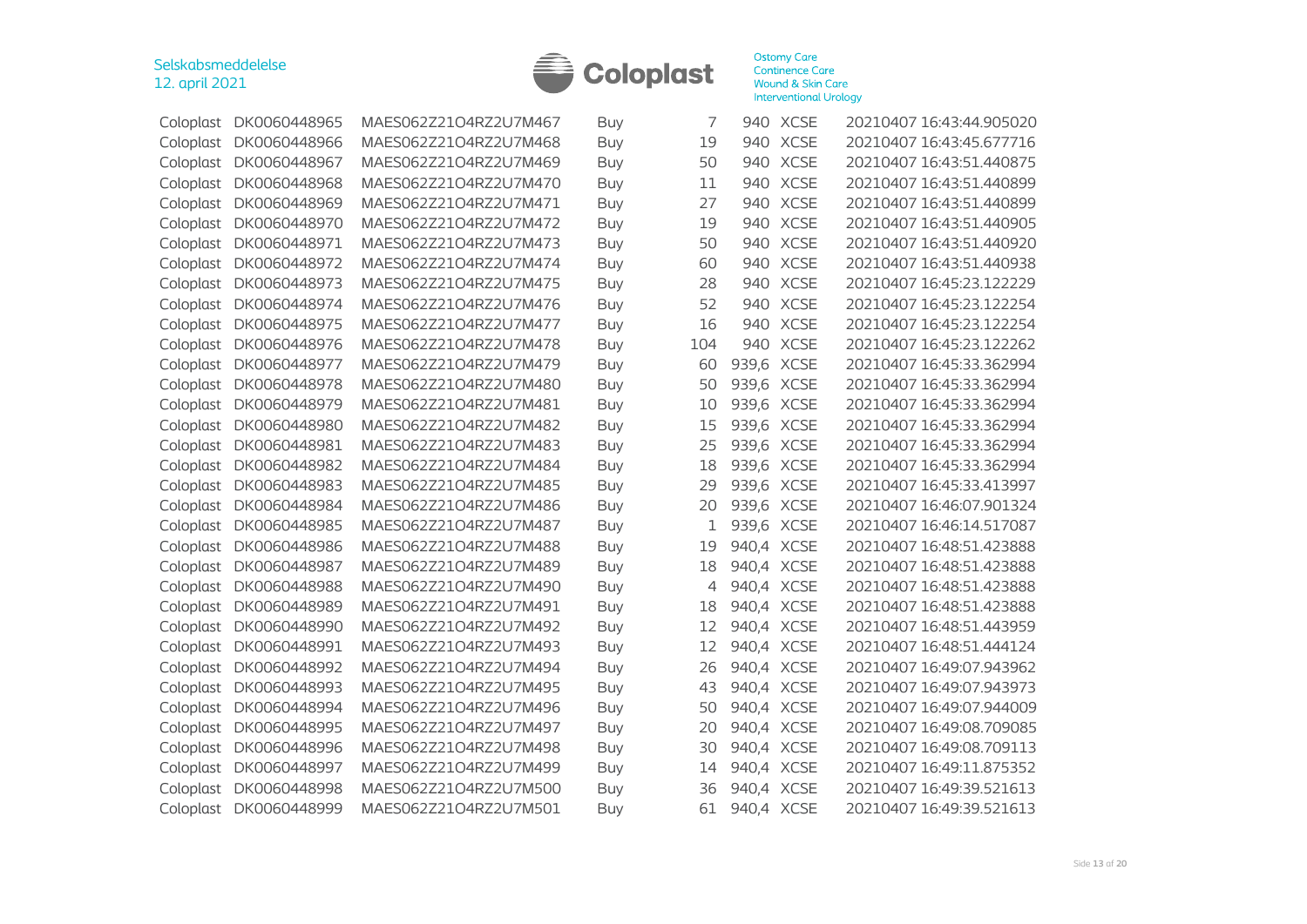

|           | Coloplast DK0060449000 | MAES062Z21O4RZ2U7M502 | Buy        | 30 | 940,4 XCSE | 20210407 16:49:39.559106 |
|-----------|------------------------|-----------------------|------------|----|------------|--------------------------|
| Coloplast | DK0060449001           | MAES062Z21O4RZ2U7M503 | Buy        | 15 | 940,4 XCSE | 20210407 16:49:45.496772 |
| Coloplast | DK0060449002           | MAES062Z21O4RZ2U7M504 | <b>Buy</b> | 5  | 940,4 XCSE | 20210407 16:49:46.000940 |
| Coloplast | DK0060449003           | MAES062Z21O4RZ2U7M505 | Buy        | 12 | 940,4 XCSE | 20210407 16:49:46.001039 |
| Coloplast | DK0060449004           | MAES062Z21O4RZ2U7M506 | <b>Buy</b> | 26 | 940,4 XCSE | 20210407 16:49:46.001074 |
| Coloplast | DK0060449005           | MAES062Z21O4RZ2U7M507 | <b>Buy</b> | 12 | 940,4 XCSE | 20210407 16:49:46.077958 |
| Coloplast | DK0060449006           | MAES062Z21O4RZ2U7M508 | Buy        | 1  | 940,4 XCSE | 20210407 16:49:46.077958 |
| Coloplast | DK0060449007           | MAES062Z21O4RZ2U7M509 | <b>Buy</b> | 29 | 940,4 XCSE | 20210407 16:49:46.097673 |
| Coloplast | DK0060449008           | MAES062Z21O4RZ2U7M510 | Buy        | 21 | 940,4 XCSE | 20210407 16:49:46.097706 |
| Coloplast | DK0060449009           | MAES062Z21O4RZ2U7M511 | Buy        | 22 | 940,4 XCSE | 20210407 16:49:48.304271 |
| Coloplast | DK0060449010           | MAES062Z21O4RZ2U7M512 | <b>Buy</b> | 6  | 940,4 XCSE | 20210407 16:49:48.304304 |
| Coloplast | DK0060449011           | MAES062Z21O4RZ2U7M513 | <b>Buy</b> | 16 | 940,4 XCSE | 20210407 16:49:48.304336 |
| Coloplast | DK0060449012           | MAES062Z21O4RZ2U7M514 | Buy        | 6  | 940,4 XCSE | 20210407 16:49:48.363310 |
| Coloplast | DK0060449013           | MAES062Z21O4RZ2U7M515 | <b>Buy</b> | 23 | 940,4 XCSE | 20210407 16:49:48.383326 |
| Coloplast | DK0060449014           | MAES062Z21O4RZ2U7M516 | <b>Buy</b> | 4  | 940,4 XCSE | 20210407 16:49:48.383364 |
| Coloplast | DK0060449015           | MAES062Z21O4RZ2U7M517 | Buy        | 15 | 940,4 XCSE | 20210407 16:49:48.383385 |
| Coloplast | DK0060449016           | MAES062Z21O4RZ2U7M518 | Buy        | 4  | 940,4 XCSE | 20210407 16:49:48.383406 |
| Coloplast | DK0060449017           | MAES062Z21O4RZ2U7M519 | Buy        | 4  | 940,4 XCSE | 20210407 16:49:48.383443 |
| Coloplast | DK0060449018           | MAES062Z21O4RZ2U7M520 | Buy        | 50 | 940,4 XCSE | 20210407 16:49:48.414787 |
| Coloplast | DK0060449019           | MAES062Z21O4RZ2U7M521 | Buy        | 50 | 940,4 XCSE | 20210407 16:49:48.414884 |
| Coloplast | DK0060449020           | MAES062Z21O4RZ2U7M522 | <b>Buy</b> | 50 | 940,4 XCSE | 20210407 16:49:48.414972 |
| Coloplast | DK0060449021           | MAES062Z21O4RZ2U7M523 | Buy        | 6  | 940,4 XCSE | 20210407 16:49:48.434097 |
| Coloplast | DK0060449022           | MAES062Z21O4RZ2U7M524 | Buy        | 18 | 940,4 XCSE | 20210407 16:49:48.434133 |
| Coloplast | DK0060449023           | MAES062Z21O4RZ2U7M525 | <b>Buy</b> | 8  | 940,4 XCSE | 20210407 16:49:48.434167 |
| Coloplast | DK0060449024           | MAES062Z21O4RZ2U7M526 | Buy        | 10 | 940,4 XCSE | 20210407 16:49:48.434201 |
| Coloplast | DK0060449025           | MAES062Z21O4RZ2U7M527 | Buy        | 8  | 940,4 XCSE | 20210407 16:49:48.435027 |
| Coloplast | DK0060449026           | MAES062Z21O4RZ2U7M528 | <b>Buy</b> | 5  | 940,4 XCSE | 20210407 16:49:48.435744 |
| Coloplast | DK0060449027           | MAES062Z21O4RZ2U7M529 | <b>Buy</b> | 12 | 940,4 XCSE | 20210407 16:49:48.435778 |
| Coloplast | DK0060449028           | MAES062Z21O4RZ2U7M530 | Buy        | 15 | 940,4 XCSE | 20210407 16:49:48.435812 |
| Coloplast | DK0060449029           | MAES062Z21O4RZ2U7M531 | <b>Buy</b> | 18 | 940,4 XCSE | 20210407 16:50:08.171948 |
| Coloplast | DK0060449030           | MAES062Z21O4RZ2U7M532 | <b>Buy</b> | 50 | 940,4 XCSE | 20210407 16:50:08.171987 |
| Coloplast | DK0060449031           | MAES062Z21O4RZ2U7M533 | Buy        | 28 | 940,4 XCSE | 20210407 16:50:08.306186 |
| Coloplast | DK0060449032           | MAES062Z21O4RZ2U7M534 | <b>Buy</b> | 23 | 940,6 XCSE | 20210407 16:50:52.700673 |
| Coloplast | DK0060449033           | MAES062Z21O4RZ2U7M535 | Buy        | 23 | 940,6 XCSE | 20210407 16:50:52.700673 |
| Coloplast | DK0060449034           | MAES062Z21O4RZ2U7M536 | Buy        | 2  | 940,6 XCSE | 20210407 16:50:52.700673 |
|           |                        |                       |            |    |            |                          |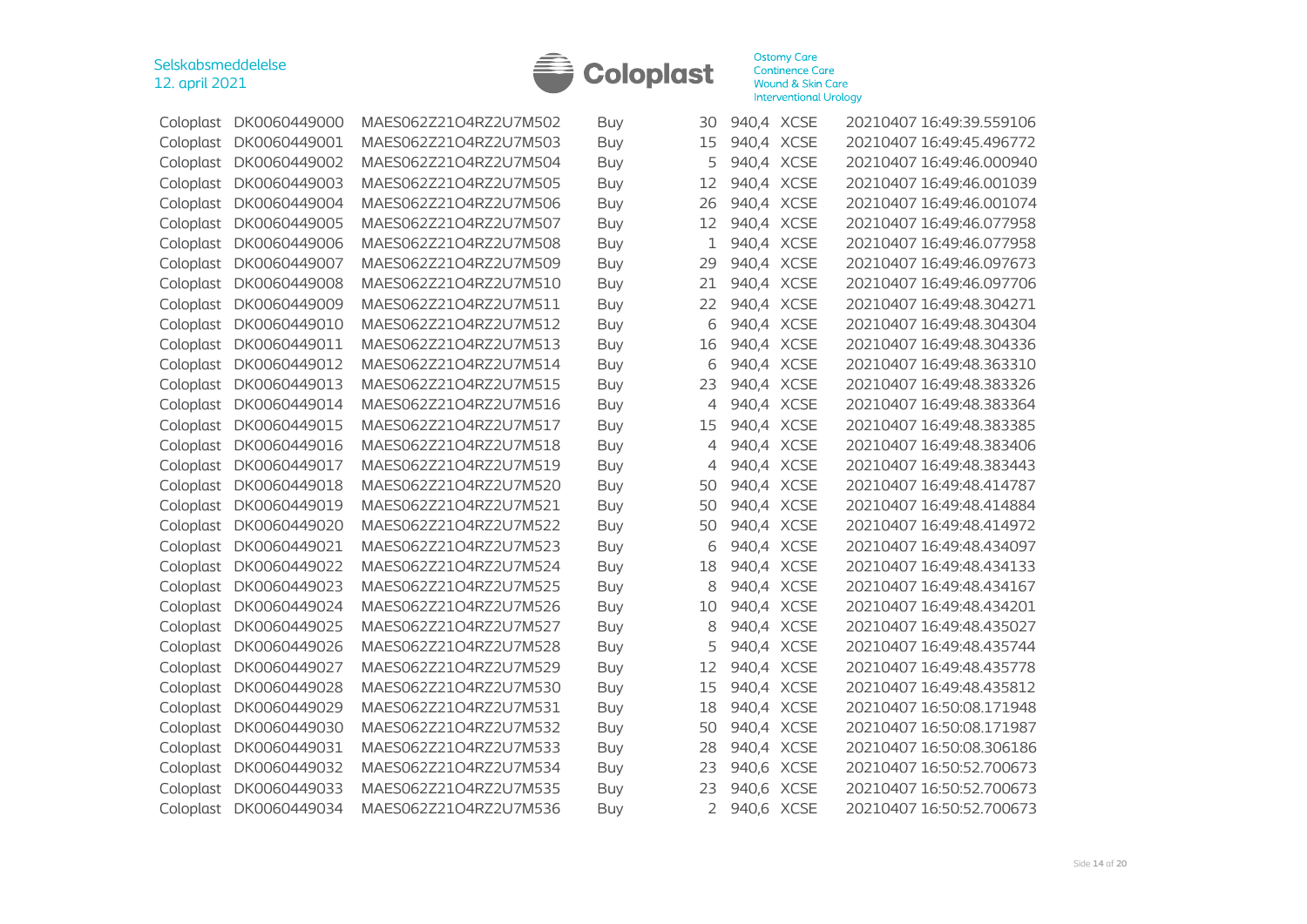

|           | Coloplast DK0060449035 | MAES062Z21O4RZ2U7M537 | Buy        | 17 | 940,6 XCSE | 20210407 16:50:52.700673 |
|-----------|------------------------|-----------------------|------------|----|------------|--------------------------|
| Coloplast | DK0060449036           | MAES062Z21O4RZ2U7M538 | <b>Buy</b> | 10 | 940,6 XCSE | 20210407 16:50:52.700673 |
| Coloplast | DK0060449037           | MAES062Z21O4RZ2U7M539 | <b>Buy</b> | 29 | 940,6 XCSE | 20210407 16:50:52.700673 |
| Coloplast | DK0060449038           | MAES062Z21O4RZ2U7M540 | Buy        | 28 | 940,6 XCSE | 20210407 16:50:52.700673 |
| Coloplast | DK0060449039           | MAES062Z21O4RZ2U7M541 | Buy        | 19 | 940,6 XCSE | 20210407 16:50:52.700673 |
| Coloplast | DK0060449040           | MAES062Z21O4RZ2U7M542 | <b>Buy</b> | 31 | 940,6 XCSE | 20210407 16:50:52.700673 |
| Coloplast | DK0060449041           | MAES062Z21O4RZ2U7M543 | <b>Buy</b> | 23 | 940,6 XCSE | 20210407 16:50:52.700673 |
| Coloplast | DK0060449042           | MAES062Z21O4RZ2U7M544 | <b>Buy</b> | 7  | 940,6 XCSE | 20210407 16:50:52.700673 |
| Coloplast | DK0060449043           | MAES062Z21O4RZ2U7M545 | <b>Buy</b> | 8  | 940,6 XCSE | 20210407 16:50:52.700673 |
| Coloplast | DK0060449044           | MAES062Z21O4RZ2U7M546 | <b>Buy</b> | 12 | 940,6 XCSE | 20210407 16:50:52.720754 |
| Coloplast | DK0060449045           | MAES062Z21O4RZ2U7M547 | <b>Buy</b> | 12 | 940,6 XCSE | 20210407 16:50:52.720767 |
| Coloplast | DK0060449046           | MAES062Z21O4RZ2U7M548 | <b>Buy</b> | 17 | 940,6 XCSE | 20210407 16:50:52.720787 |
| Coloplast | DK0060449047           | MAES062Z21O4RZ2U7M549 | Buy        | 9  | 940,6 XCSE | 20210407 16:50:52.720827 |
| Coloplast | DK0060449048           | MAES062Z21O4RZ2U7M550 | <b>Buy</b> | 8  | 940,6 XCSE | 20210407 16:50:52.720827 |
| Coloplast | DK0060449049           | MAES062Z21O4RZ2U7M551 | <b>Buy</b> | 26 | 940,6 XCSE | 20210407 16:50:52.727294 |
| Coloplast | DK0060449050           | MAES062Z21O4RZ2U7M552 | <b>Buy</b> | 12 | 940,6 XCSE | 20210407 16:50:52.741168 |
| Coloplast | DK0060449051           | MAES062Z21O4RZ2U7M553 | <b>Buy</b> | 8  | 940,6 XCSE | 20210407 16:51:10.494070 |
| Coloplast | DK0060449052           | MAES062Z21O4RZ2U7M554 | <b>Buy</b> | 4  | 940,6 XCSE | 20210407 16:51:11.276103 |
| Coloplast | DK0060449053           | MAES062Z21O4RZ2U7M555 | <b>Buy</b> | 2  | 940,6 XCSE | 20210407 16:51:11.276177 |
| Coloplast | DK0060449054           | MAES062Z21O4RZ2U7M556 | <b>Buy</b> | 14 | 940,8 XCSE | 20210407 16:51:33.544151 |
| Coloplast | DK0060449055           | MAES062Z21O4RZ2U7M557 | <b>Buy</b> | 34 | 940,8 XCSE | 20210407 16:51:33.544151 |
| Coloplast | DK0060449056           | MAES062Z21O4RZ2U7M558 | <b>Buy</b> | 16 | 940,8 XCSE | 20210407 16:51:33.544151 |
| Coloplast | DK0060449057           | MAES062Z21O4RZ2U7M559 | <b>Buy</b> | 17 | 940,8 XCSE | 20210407 16:51:33.544151 |
| Coloplast | DK0060449058           | MAES062Z21O4RZ2U7M560 | <b>Buy</b> | 40 | 940,8 XCSE | 20210407 16:51:33.544151 |
| Coloplast | DK0060449059           | MAES062Z21O4RZ2U7M561 | <b>Buy</b> | 19 | 940,8 XCSE | 20210407 16:51:33.544151 |
| Coloplast | DK0060449060           | MAES062Z21O4RZ2U7M562 | <b>Buy</b> | 12 | 940,8 XCSE | 20210407 16:51:33.564220 |
| Coloplast | DK0060449061           | MAES062Z21O4RZ2U7M563 | <b>Buy</b> | 12 | 940,8 XCSE | 20210407 16:51:33.564235 |
| Coloplast | DK0060449062           | MAES062Z21O4RZ2U7M564 | <b>Buy</b> | 18 | 940,8 XCSE | 20210407 16:51:33.564237 |
| Coloplast | DK0060449063           | MAES062Z21O4RZ2U7M565 | <b>Buy</b> | 8  | 940,8 XCSE | 20210407 16:51:33.665626 |
| Coloplast | DK0060449064           | MAES062Z21O4RZ2U7M566 | <b>Buy</b> | 10 | 940,8 XCSE | 20210407 16:51:33.665626 |
| Coloplast | DK0060449065           | MAES062Z21O4RZ2U7M567 | <b>Buy</b> | 7  | 940,8 XCSE | 20210407 16:51:34.516670 |
| Coloplast | DK0060449066           | MAES062Z21O4RZ2U7M568 | <b>Buy</b> | 14 | 940,8 XCSE | 20210407 16:51:34.522270 |
|           | Coloplast DK0060449067 | MAES062Z21O4RZ2U7M569 | Buy        | 50 | 941,4 XCSE | 20210407 16:51:55.581841 |
| Coloplast | DK0060449068           | MAES062Z21O4RZ2U7M570 | <b>Buy</b> | 50 | 941,4 XCSE | 20210407 16:51:55.581867 |
|           | Coloplast DK0060449069 | MAES062Z21O4RZ2U7M571 | <b>Buy</b> | 49 | 941,4 XCSE | 20210407 16:51:55.598890 |
|           |                        |                       |            |    |            |                          |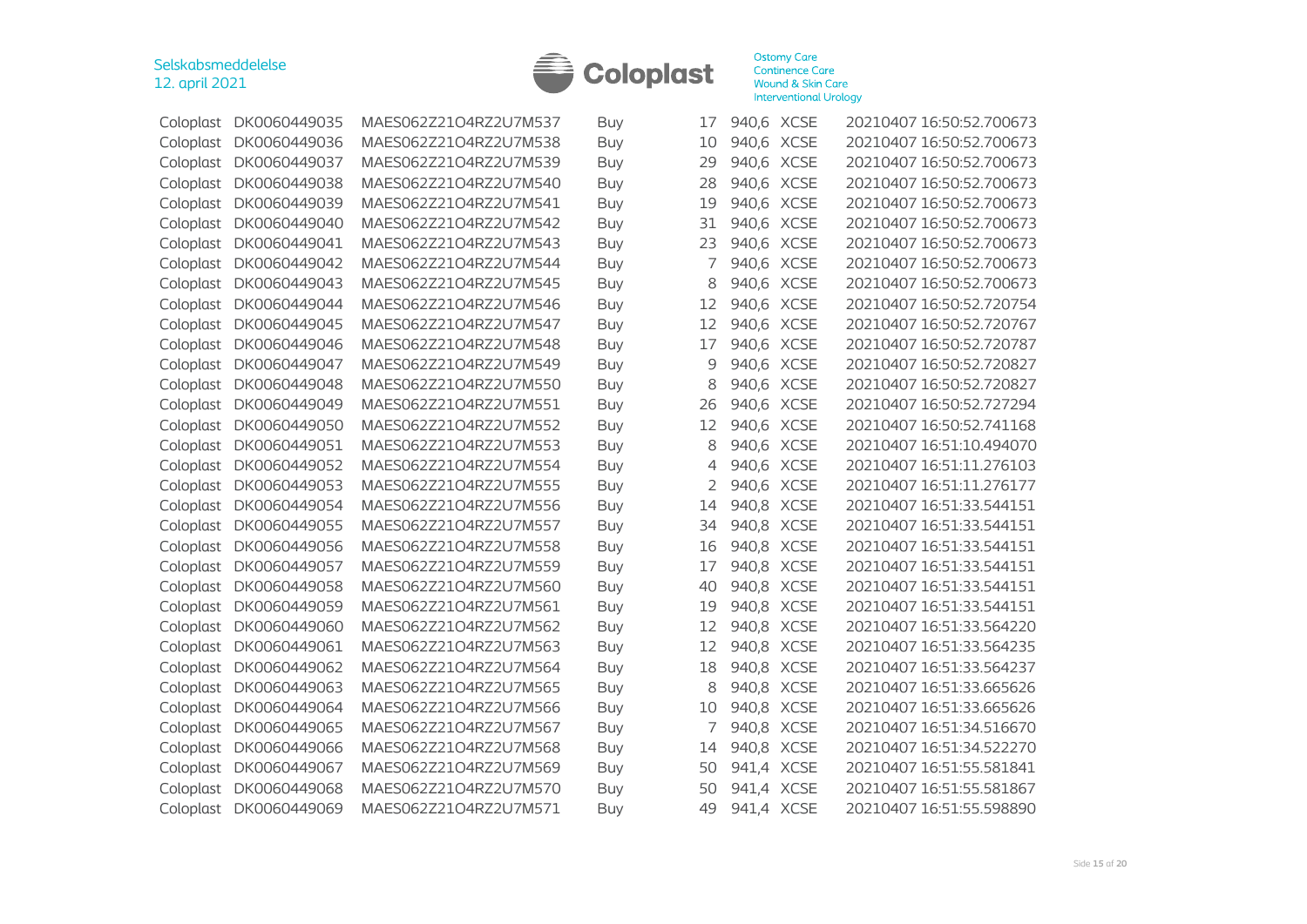

| Coloplast | DK0060449070           | MAES062Z21O4RZ2U7M572 | Buy        | 1              | 941,4 XCSE |          | 20210407 16:52:03.743612 |
|-----------|------------------------|-----------------------|------------|----------------|------------|----------|--------------------------|
| Coloplast | DK0060449071           | MAES062Z21O4RZ2U7M573 | Buy        | 32             | 941,4 XCSE |          | 20210407 16:52:03.906401 |
| Coloplast | DK0060449072           | MAES062Z21O4RZ2U7M574 | Buy        | 18             | 941,4 XCSE |          | 20210407 16:52:05.866410 |
| Coloplast | DK0060449073           | MAES062Z21O4RZ2U7M575 | Buy        | 50             | 941,4 XCSE |          | 20210407 16:52:05.866539 |
| Coloplast | DK0060449074           | MAES062Z21O4RZ2U7M576 | Buy        | 19             | 941,4 XCSE |          | 20210407 16:52:05.886436 |
| Coloplast | DK0060449075           | MAES062Z21O4RZ2U7M577 | Buy        | 10             | 941,4 XCSE |          | 20210407 16:52:05.886468 |
| Coloplast | DK0060449076           | MAES062Z21O4RZ2U7M578 | Buy        | 10             | 940,6 XCSE |          | 20210407 16:53:09.021433 |
| Coloplast | DK0060449077           | MAES062Z21O4RZ2U7M579 | Buy        | 22             | 940,8 XCSE |          | 20210407 16:53:31.325662 |
| Coloplast | DK0060449078           | MAES062Z21O4RZ2U7M580 | Buy        | $\overline{2}$ | 940,8 XCSE |          | 20210407 16:53:31.325662 |
| Coloplast | DK0060449079           | MAES062Z21O4RZ2U7M581 | Buy        | 18             | 940,8 XCSE |          | 20210407 16:53:31.325662 |
| Coloplast | DK0060449080           | MAES062Z21O4RZ2U7M582 | <b>Buy</b> | 27             | 940,8 XCSE |          | 20210407 16:53:31.325662 |
| Coloplast | DK0060449081           | MAES062Z21O4RZ2U7M583 | Buy        | 23             | 940,8 XCSE |          | 20210407 16:53:31.325662 |
| Coloplast | DK0060449082           | MAES062Z21O4RZ2U7M584 | Buy        | 16             | 940,8 XCSE |          | 20210407 16:53:31.325662 |
| Coloplast | DK0060449083           | MAES062Z21O4RZ2U7M585 | Buy        | 12             | 940,8 XCSE |          | 20210407 16:53:31.345732 |
| Coloplast | DK0060449084           | MAES062Z21O4RZ2U7M586 | <b>Buy</b> | 88             | 940,8 XCSE |          | 20210407 16:53:31.345751 |
| Coloplast | DK0060449085           | MAES062Z21O4RZ2U7M587 | Buy        | 6              | 940,8 XCSE |          | 20210407 16:53:31.345751 |
| Coloplast | DK0060449086           | MAES062Z21O4RZ2U7M588 | Buy        | 12             | 940,8 XCSE |          | 20210407 16:53:31.345845 |
| Coloplast | DK0060449087           | MAES062Z21O4RZ2U7M589 | Buy        | 88             | 940,8 XCSE |          | 20210407 16:53:31.345872 |
| Coloplast | DK0060449088           | MAES062Z21O4RZ2U7M590 | Buy        | 45             | 940,8 XCSE |          | 20210407 16:53:31.345901 |
| Coloplast | DK0060449089           | MAES062Z21O4RZ2U7M591 | Buy        | 7              | 940,8 XCSE |          | 20210407 16:53:31.346142 |
| Coloplast | DK0060449090           | MAES062Z21O4RZ2U7M592 | <b>Buy</b> | 24             | 940,8 XCSE |          | 20210407 16:53:31.352477 |
| Coloplast | DK0060449091           | MAES062Z21O4RZ2U7M593 | Buy        | 2              | 940,8 XCSE |          | 20210407 16:53:33.209839 |
| Coloplast | DK0060449092           | MAES062Z21O4RZ2U7M594 | <b>Buy</b> | 7              | 940,8 XCSE |          | 20210407 16:53:40.246851 |
| Coloplast | DK0060449093           | MAES062Z21O4RZ2U7M595 | Buy        | 20             | 940,8 XCSE |          | 20210407 16:54:03.132548 |
| Coloplast | DK0060449094           | MAES062Z21O4RZ2U7M596 | <b>Buy</b> | 40             | 940,8 XCSE |          | 20210407 16:54:03.132762 |
| Coloplast | DK0060449095           | MAES062Z21O4RZ2U7M597 | Buy        | 23             |            | 942 XCSE | 20210407 16:54:37.571793 |
| Coloplast | DK0060449096           | MAES062Z21O4RZ2U7M598 | <b>Buy</b> | 22             |            | 942 XCSE | 20210407 16:54:37.571793 |
| Coloplast | DK0060449097           | MAES062Z21O4RZ2U7M599 | Buy        | 29             |            | 942 XCSE | 20210407 16:54:37.571793 |
| Coloplast | DK0060449098           | MAES062Z21O4RZ2U7M600 | Buy        | 17             |            | 942 XCSE | 20210407 16:54:37.571793 |
| Coloplast | DK0060449099           | MAES062Z21O4RZ2U7M601 | <b>Buy</b> | 40             |            | 942 XCSE | 20210407 16:54:37.571793 |
| Coloplast | DK0060449100           | MAES062Z21O4RZ2U7M602 | Buy        | 27             |            | 942 XCSE | 20210407 16:54:44.222994 |
| Coloplast | DK0060449101           | MAES062Z21O4RZ2U7M603 | Buy        | 25             |            | 942 XCSE | 20210407 16:54:44.343295 |
| Coloplast | DK0060449102           | MAES062Z21O4RZ2U7M604 | Buy        | 48             | 937,8 XCSE |          | 20210407 16:59:32.553726 |
| Coloplast | DK0060449103           | MAES062Z21O4RZ2U7M605 | Buy        | 62             | 937,8 XCSE |          | 20210407 16:59:32.553726 |
|           | Coloplast DK0060449104 | MAES062Z21O4RZ2U7M606 | Buy        | 454            | 937,8 XCSE |          | 20210407 16:59:32.553726 |
|           |                        |                       |            |                |            |          |                          |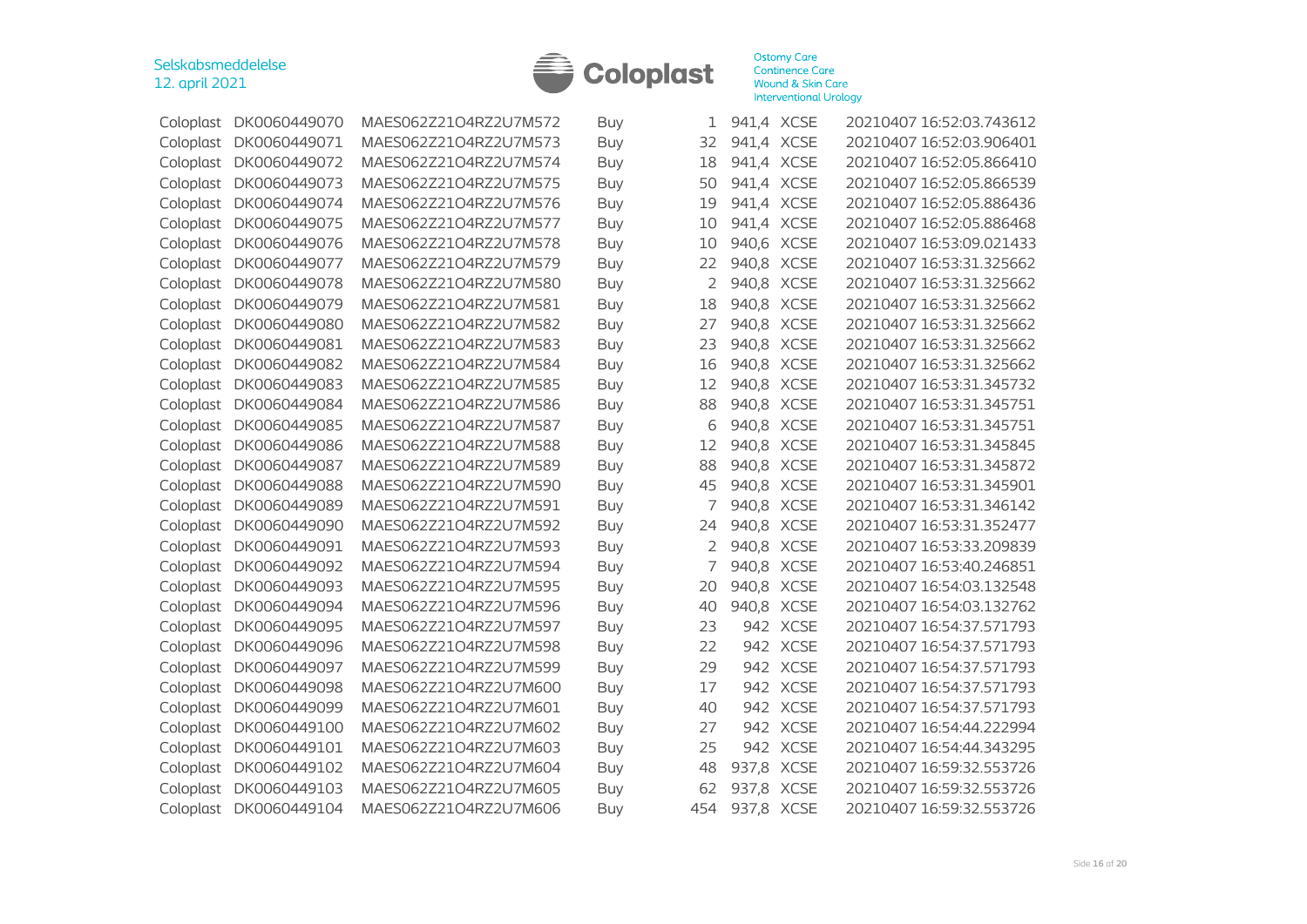| <b>Coloplast</b> |
|------------------|

| Coloplast DK0060449105 | MAES062Z21O4RZ2U7M607 | Buy        | 2 937,8 XCSE    | 20210407 16:59:32.553726 |
|------------------------|-----------------------|------------|-----------------|--------------------------|
| Coloplast DK0060449106 | MAES062Z21O4RZ2U7M608 | Buy        | 158 937,8 XCSE  | 20210407 16:59:32.553726 |
| Coloplast DK0060449107 | MAES062Z21O4RZ2U7M609 | Buy        | 60 937,8 XCSE   | 20210407 16:59:32.553726 |
| Coloplast DK0060449108 | MAES062Z21O4RZ2U7M610 | Buy        | 879 937,8 XCSE  | 20210407 16:59:32.553726 |
| Coloplast DK0060449109 | MAES062Z21O4RZ2U7M611 | Buy        | 13 937,8 XCSE   | 20210407 16:59:32.553726 |
| Coloplast DK0060449110 | MAES062Z21O4RZ2U7M612 | Buy        | 2577 937,8 XCSE | 20210407 16:59:32.553726 |
| Coloplast DK0060449111 | MAES062Z21O4RZ2U7M613 | Buy        | 95 937,8 XCSE   | 20210407 16:59:32.553726 |
| Coloplast DK0060449112 | MAES062Z21O4RZ2U7M614 | Buy        | 100 937,8 XCSE  | 20210407 16:59:32.553726 |
| Coloplast DK0060449113 | MAES062Z21O4RZ2U7M615 | <b>Buy</b> | 9900 937,8 XCSE | 20210407 16:59:32.553726 |
|                        |                       |            |                 |                          |

Selskabsmeddelelse 12. april 2021

|      | 2 937,8 XCSE    | 20210407 16:59:32.553726 |
|------|-----------------|--------------------------|
| 158  | 937,8 XCSE      | 20210407 16:59:32.553726 |
|      | 60 937,8 XCSE   | 20210407 16:59:32.553726 |
|      | 879 937,8 XCSE  | 20210407 16:59:32.553726 |
|      | 13 937,8 XCSE   | 20210407 16:59:32.553726 |
|      | 2577 937,8 XCSE | 20210407 16:59:32.553726 |
|      | 95 937,8 XCSE   | 20210407 16:59:32.553726 |
| 100  | 937,8 XCSE      | 20210407 16:59:32.553726 |
| 9900 | 937,8 XCSE      | 20210407 16:59:32.553726 |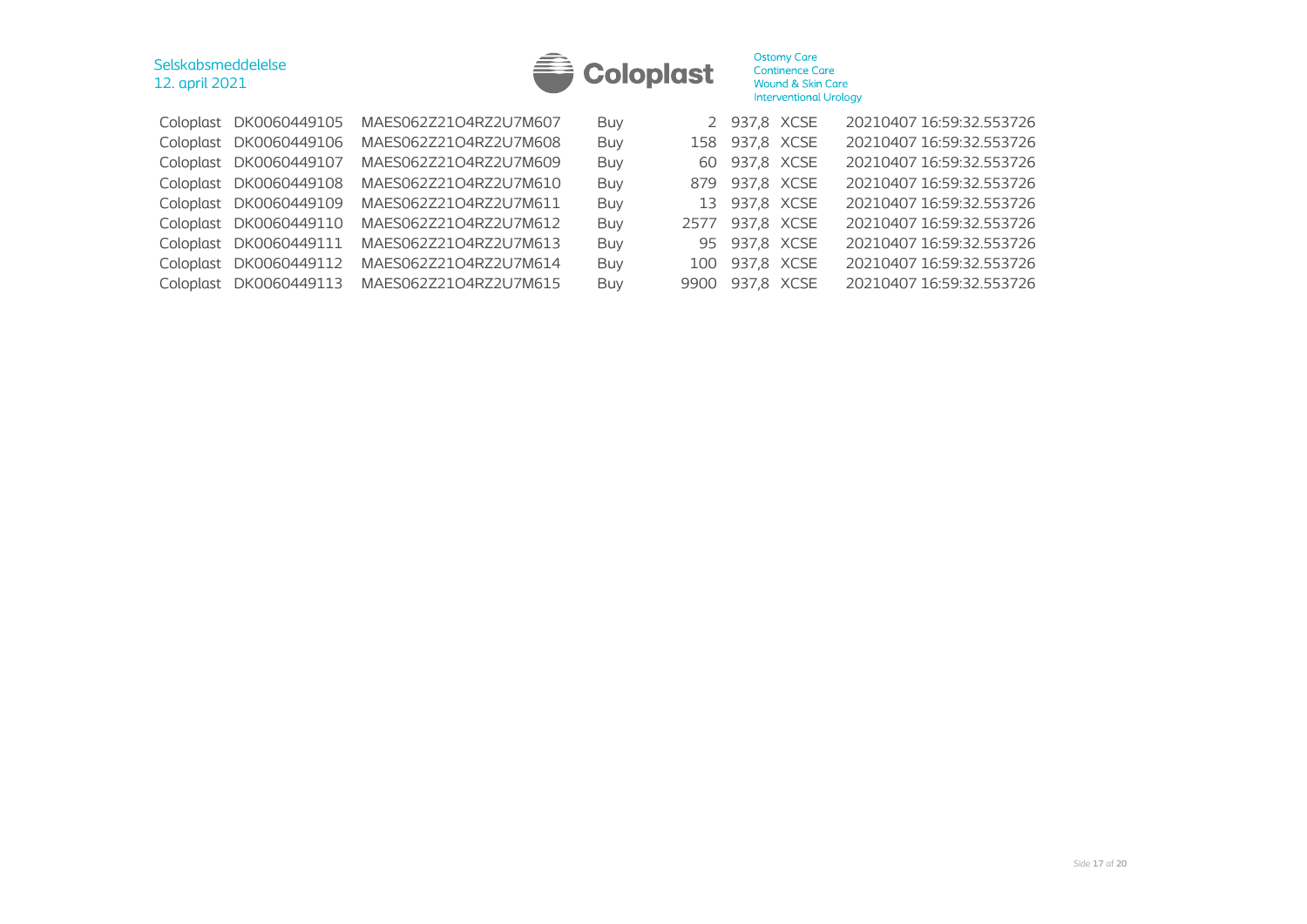

# **Handelsdato 08-04-2021 Antal aktier**

| <b>Share</b> | <b>ISIN</b>  | Lei-code              | Buy/Sell   | Volume | Price | Venue       | Date & Time CET          |
|--------------|--------------|-----------------------|------------|--------|-------|-------------|--------------------------|
| Coloplast    | DK0060448620 | MAES062Z21O4RZ2U7M122 | Buy        | 2      | 938   | XCSE        | 20210408 9:01:18.825000  |
| Coloplast    | DK0060448621 | MAES062Z21O4RZ2U7M123 | Buy        | 31     | 942   | <b>XCSE</b> | 20210408 9:13:42.028000  |
| Coloplast    | DK0060448622 | MAES062Z21O4RZ2U7M124 | Buy        | 32     |       | 951,4 XCSE  | 20210408 9:42:56.535000  |
| Coloplast    | DK0060448623 | MAES062Z21O4RZ2U7M125 | Buy        | 29     |       | 950,8 XCSE  | 20210408 10:09:40.459000 |
| Coloplast    | DK0060448624 | MAES062Z21O4RZ2U7M126 | Buy        | 29     | 947,8 | <b>XCSE</b> | 20210408 10:45:18.726000 |
| Coloplast    | DK0060448625 | MAES062Z21O4RZ2U7M127 | <b>Buy</b> | 29     | 949,6 | <b>XCSE</b> | 20210408 11:21:45.816000 |
| Coloplast    | DK0060448626 | MAES062Z21O4RZ2U7M128 | Buy        | 4      | 944   | XCSE        | 20210408 12:03:03.248000 |
| Coloplast    | DK0060448627 | MAES062Z21O4RZ2U7M129 | Buy        | 25     | 944   | <b>XCSE</b> | 20210408 12:03:03.248000 |
| Coloplast    | DK0060448628 | MAES062Z21O4RZ2U7M130 | Buy        | 29     |       | 944 XCSE    | 20210408 12:48:20.594000 |
| Coloplast    | DK0060448629 | MAES062Z21O4RZ2U7M131 | Buy        | 30     |       | 942,4 XCSE  | 20210408 13:40:51.705000 |
| Coloplast    | DK0060448630 | MAES062Z21O4RZ2U7M132 | <b>Buy</b> | 29     | 943   | <b>XCSE</b> | 20210408 14:24:44.411000 |
| Coloplast    | DK0060448631 | MAES062Z21O4RZ2U7M133 | Buy        | 31     |       | 941,6 XCSE  | 20210408 15:01:53.923000 |
| Coloplast    | DK0060448632 | MAES062Z21O4RZ2U7M134 | Buy        | 29     |       | 942,2 XCSE  | 20210408 15:30:48.180000 |
| Coloplast    | DK0060448633 | MAES062Z21O4RZ2U7M135 | Buy        | 30     |       | 952,2 XCSE  | 20210408 15:55:07.960000 |
| Coloplast    | DK0060448634 | MAES062Z21O4RZ2U7M136 | Buy        | 21     | 951,8 | XCSE        | 20210408 16:23:29.930103 |
| Coloplast    | DK0060448635 | MAES062Z21O4RZ2U7M137 | Buy        | 20     |       | 951,8 XCSE  | 20210408 16:23:29.930132 |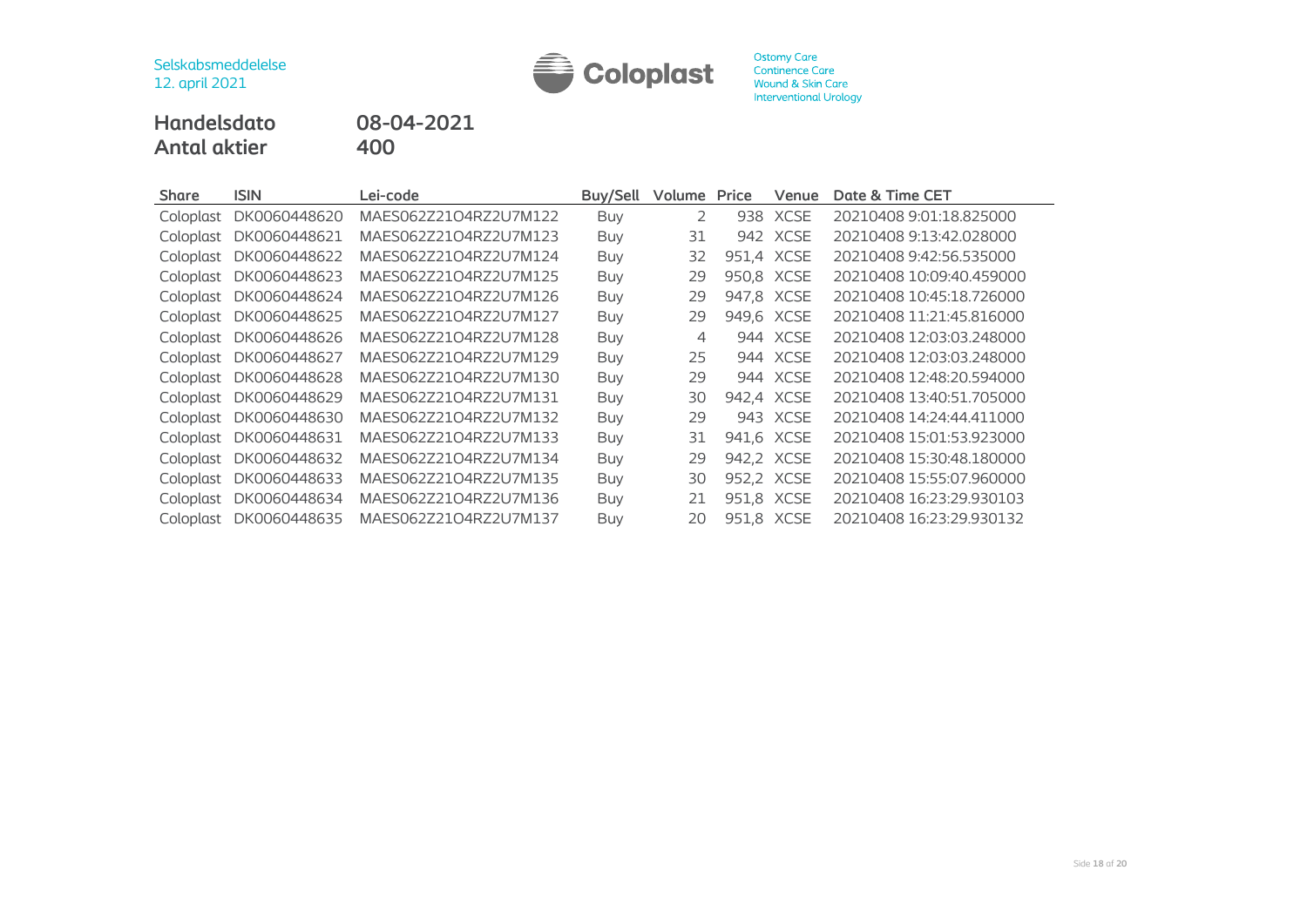

# **Handelsdato 09-04-2021 Antal aktier 300**

| <b>Share</b> | <b>ISIN</b>  | Lei-code              | Buy/Sell   | Volume | Price      | Venue    | Date & Time CET          |
|--------------|--------------|-----------------------|------------|--------|------------|----------|--------------------------|
| Coloplast    | DK0060448621 | MAES062Z21O4RZ2U7M123 | Buy        | 2      | 955,6 XCSE |          | 20210409 9:01:01.104000  |
| Coloplast    | DK0060448622 | MAES062Z21O4RZ2U7M124 | Buy        | 30     | 950,6 XCSE |          | 20210409 9:21:28.095000  |
| Coloplast    | DK0060448623 | MAES062Z21O4RZ2U7M125 | Buy        | 28     | 960,2 XCSE |          | 20210409 9:55:10.162000  |
| Coloplast    | DK0060448624 | MAES062Z21O4RZ2U7M126 | Buy        | 28     | 963,8 XCSE |          | 20210409 10:38:33.763000 |
| Coloplast    | DK0060448625 | MAES062Z21O4RZ2U7M127 | Buy        | 28     | 964,4 XCSE |          | 20210409 11:25:54.986000 |
| Coloplast    | DK0060448626 | MAES062Z21O4RZ2U7M128 | Buy        | 29     | 964.2 XCSE |          | 20210409 12:23:46.432000 |
| Coloplast    | DK0060448627 | MAES062Z21O4RZ2U7M129 | <b>Buy</b> |        | 960,2 XCSE |          | 20210409 13:22:30.401000 |
| Coloplast    | DK0060448628 | MAES062Z21O4RZ2U7M130 | Buy        | 26     | 960,2 XCSE |          | 20210409 13:22:30.401000 |
| Coloplast    | DK0060448629 | MAES062Z21O4RZ2U7M131 | Buy        | 30     | 963,6 XCSE |          | 20210409 14:26:51.808000 |
| Coloplast    | DK0060448630 | MAES062Z21O4RZ2U7M132 | Buy        | 36     |            | 964 XCSE | 20210409 15:20:40.990000 |
| Coloplast    | DK0060448631 | MAES062Z21O4RZ2U7M133 | Buy        | 9      |            | 965 XCSE | 20210409 15:51:01.025000 |
| Coloplast    | DK0060448632 | MAES062Z21O4RZ2U7M134 | <b>Buy</b> | 19     |            | 965 XCSE | 20210409 15:51:12.011000 |
| Coloplast    | DK0060448633 | MAES062Z21O4RZ2U7M135 | Buy        | 33     |            | 965 XCSE | 20210409 16:37:13.674272 |